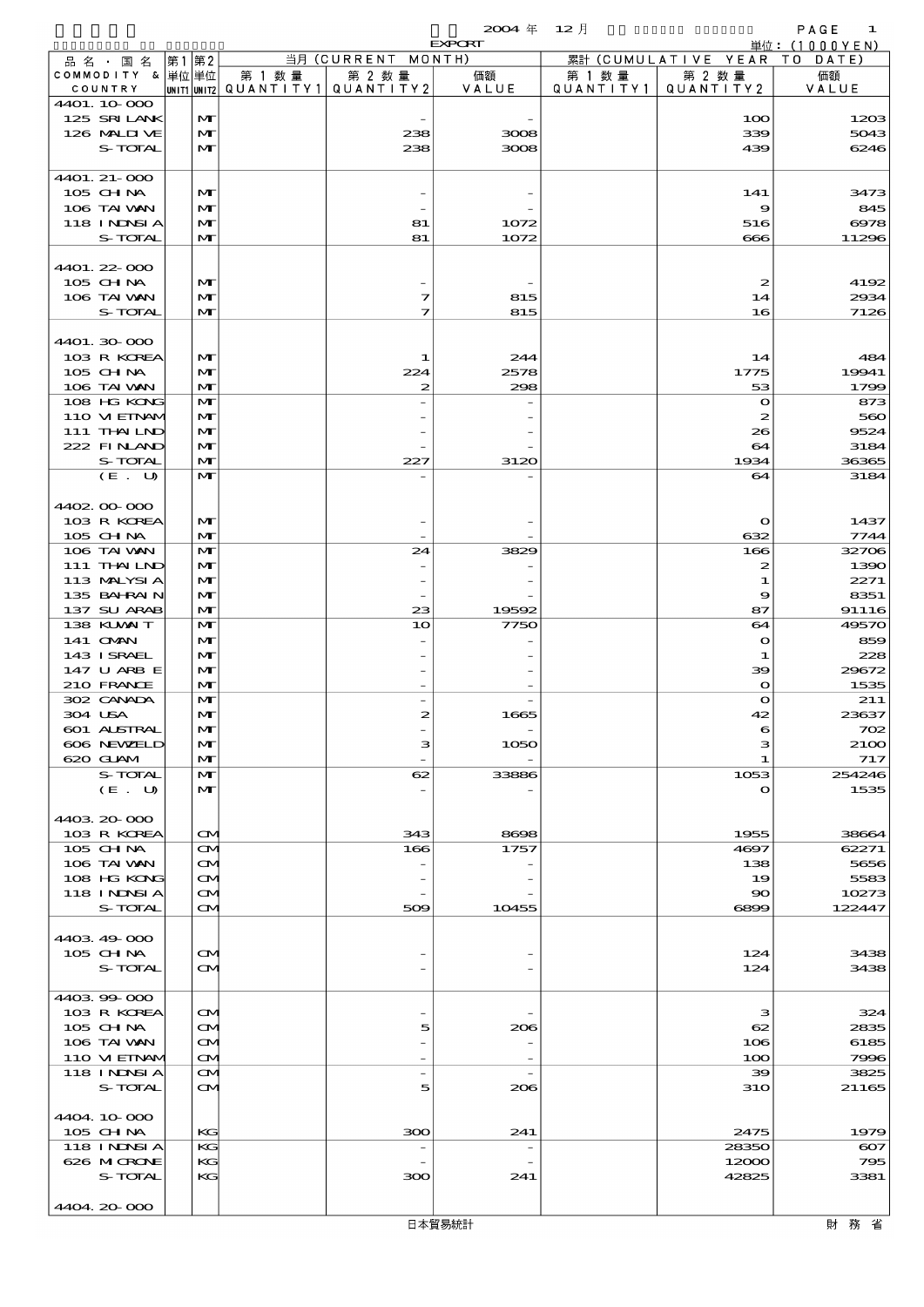$2004 \quad \text{if} \quad 12 \quad \text{if} \quad 2$ 

|                                  |                                        |        |                                       | <b>EXPORT</b> |         |                              | 単位: (1000YEN) |
|----------------------------------|----------------------------------------|--------|---------------------------------------|---------------|---------|------------------------------|---------------|
| 品名・国名                            | 第1第2                                   |        | 当月 (CURRENT MONTH)                    |               |         | 累計 (CUMULATIVE YEAR TO DATE) |               |
| COMMODITY & 単位単位                 |                                        | 第 1 数量 | 第 2 数量                                | 価額            | 第 1 数 量 | 第 2 数量                       | 価額            |
| COUNTRY<br>4404.20-000           |                                        |        | unit1 unit2  QUANT   TY1  QUANT   TY2 | VALUE         |         | QUANTITY1   QUANTITY2        | VALUE         |
| 105 CH NA                        | KG                                     |        |                                       |               |         | 352                          | 752           |
| 106 TAI VAN                      | KG                                     |        | 1500                                  | 889           |         | 2400                         | 1352          |
| 108 HG KONG                      | KG                                     |        |                                       |               |         | 213                          | 270           |
| 111 THAILND                      | KG                                     |        | 1486                                  | 5768          |         | 3097                         | 12252         |
| S-TOTAL                          | KG                                     |        | 2986                                  | 6657          |         | $\infty$                     | 14626         |
|                                  |                                        |        |                                       |               |         |                              |               |
| 4405.00-000                      |                                        |        |                                       |               |         |                              |               |
| 103 R KOREA                      | $\mathbf{M}$                           |        | 1                                     | 261           |         | 34                           | 7215          |
| 108 HG KONG                      | M                                      |        |                                       |               |         | $\overline{\mathbf{z}}$      | 1483          |
| 112 SNGAPOR                      | M                                      |        | 6                                     | 728           |         | 30                           | 3198          |
| <b>117 PHLPIN</b>                | M                                      |        | 1                                     | 232           |         | 8                            | 1797          |
| S-TOTAL                          | $\mathbf{M}$                           |        | 8                                     | 1221          |         | 79                           | 13693         |
| 4406.90-000                      |                                        |        |                                       |               |         |                              |               |
| 106 TAI VAN                      | $\mathbf{\Omega}$                      |        |                                       |               |         | $\mathbf{o}$                 | 474           |
| S-TOTAL                          | $\mathbf{\alpha}$                      |        |                                       |               |         | $\mathbf o$                  | 474           |
|                                  |                                        |        |                                       |               |         |                              |               |
| 4407.10.000                      |                                        |        |                                       |               |         |                              |               |
| 103 R KOREA                      | $\mathbf{\Omega}$                      |        |                                       |               |         | 31                           | 21075         |
| 105 CHNA                         | $\mathbf{\Omega}$                      |        | 984                                   | 21931         |         | 7606                         | 212480        |
| 106 TAI VAN                      | $\mathbf{\Omega}$                      |        |                                       |               |         | 105                          | 25712         |
| 108 HG KONG                      | $\mathbf{\Omega}$                      |        |                                       |               |         | 443                          | 105395        |
| 110 VIEINAM                      | ŒM.                                    |        | 98                                    | 5911          |         | 413                          | 21314         |
| 111 THAILND                      | $\mathbf{\Omega}$                      |        |                                       |               |         | 57                           | 3375          |
| 113 MALYSIA                      | $\mathbf{\Omega}$                      |        | $\overline{\phantom{a}}$              |               |         | 84                           | 4642          |
| <b>117 PHLPIN</b><br>118 INNSI A | $\mathbf{\alpha}$                      |        | $\infty$<br>7                         | 2071          |         | 856                          | 89253         |
| 144 JORDAN                       | $\mathbf{\Omega}$<br>$\mathbf{\Omega}$ |        |                                       | 2190          |         | 1022<br>39                   | 93364<br>1450 |
| 213 GERMANY                      | $\mathbf{\Omega}$                      |        |                                       |               |         | $\boldsymbol{\Theta}$        | 276           |
| 224 RLSSIAN                      | $\mathbf{\Omega}$                      |        | $\overline{a}$                        |               |         | $\boldsymbol{z}$             | 208           |
| 304 USA                          | $\mathbf{\alpha}$                      |        | 11                                    | 4358          |         | 94                           | 38928         |
| 506 EGYPT                        | $\mathbf{\Omega}$                      |        |                                       |               |         | 79                           | 1765          |
| 539 DJI BOUT                     | $\mathbf{\Omega}$                      |        |                                       |               |         | 32                           | 1383          |
| 601 ALSTRAL                      | $\mathbf{\Omega}$                      |        |                                       |               |         | $\boldsymbol{z}$             | 255           |
| 615 KIRIBAT                      | $\mathbf{\alpha}$                      |        | 7                                     | 207           |         | $\overline{\mathbf{z}}$      | 207           |
| 625 MARSHAL                      | $\mathbf{\alpha}$                      |        |                                       |               |         | 42                           | 1236          |
| 626 MICRONE                      | $\mathbf{\Omega}$                      |        |                                       |               |         | 9                            | 405           |
| S-TOTAL                          | $\mathbf{\Omega}$                      |        | 1127                                  | 36668         |         | 10932                        | 622723        |
| (E. U)                           | $\mathbf{\alpha}$                      |        |                                       |               |         | 9                            | 276           |
| 4407.24-000                      |                                        |        |                                       |               |         |                              |               |
| 106 TAI VAN                      | Q                                      |        |                                       |               |         | $\sim$                       | 1782          |
| S-TOTAL                          | ŒМ                                     |        |                                       |               |         | 5                            | 1782          |
|                                  |                                        |        |                                       |               |         |                              |               |
| 4407.26-000                      |                                        |        |                                       |               |         |                              |               |
| $105$ CHNA                       | $\mathbf{\alpha}$                      |        | 21                                    | 1697          |         | 2892                         | 208141        |
| 106 TAI VAN                      | $\mathbf{\alpha}$                      |        |                                       |               |         | 2                            | 377           |
| S-TOTAL                          | $\mathbf{\alpha}$                      |        | 21                                    | 1697          |         | 2894                         | 208518        |
|                                  |                                        |        |                                       |               |         |                              |               |
| 4407.29-000                      |                                        |        |                                       |               |         |                              |               |
| 105 CH NA                        | $\mathbf{\alpha}$                      |        |                                       |               |         | 114                          | 11749         |
| 110 VIEINAM<br>118 I NDSI A      | $\mathbf{\alpha}$<br>ŒИ                |        |                                       |               |         | 126<br>2                     | 8708<br>223   |
| 204 DENMARK                      | <b>CM</b>                              |        |                                       |               |         | 1                            | 1232          |
| S-TOTAL                          | $\mathbf{\alpha}$                      |        |                                       |               |         | 243                          | 21912         |
| (E. U)                           | $\mathbf{\alpha}$                      |        |                                       |               |         | 1                            | 1232          |
|                                  |                                        |        |                                       |               |         |                              |               |
| 4407.91-100                      |                                        |        |                                       |               |         |                              |               |
| 105 CH NA                        | $\mathbf{\alpha}$                      |        |                                       |               |         | 21                           | 2093          |
| 113 MALYSIA                      | <b>CM</b>                              |        | 58                                    | 7086          |         | 240                          | 49522         |
| 118 I NDSI A                     | <b>CM</b>                              |        |                                       |               |         | 217                          | 2789          |
| S-TOTAL                          | <b>CM</b>                              |        | 58                                    | 7086          |         | 478                          | 54404         |
|                                  |                                        |        |                                       |               |         |                              |               |
| 4407.91-900                      |                                        |        |                                       |               |         |                              |               |
| 103 R KOREA<br>$105$ CHNA        | $\mathbf{\alpha}$<br>$\mathbf{\alpha}$ |        | 14                                    | 3590          |         | 14<br>72                     | 3590<br>1098  |
| S-TOTAL                          | <b>CM</b>                              |        | 14                                    | 3590          |         | 86                           | 4688          |
|                                  |                                        |        |                                       |               |         |                              |               |
| 4407.92-000                      |                                        |        |                                       |               |         |                              |               |
| 108 HG KONG                      | $\mathbf{\alpha}$                      |        | $\overline{\phantom{0}}$              |               |         | 28                           | 596           |
| 118 I NDSI A                     | $\mathbf{\alpha}$                      |        |                                       |               |         | 75                           | 8135          |
| S-TOTAL                          | $\mathbf{\alpha}$                      |        |                                       |               |         | 103                          | 8731          |
|                                  |                                        |        |                                       |               |         |                              |               |
| 4407.99-200                      |                                        |        |                                       |               |         |                              |               |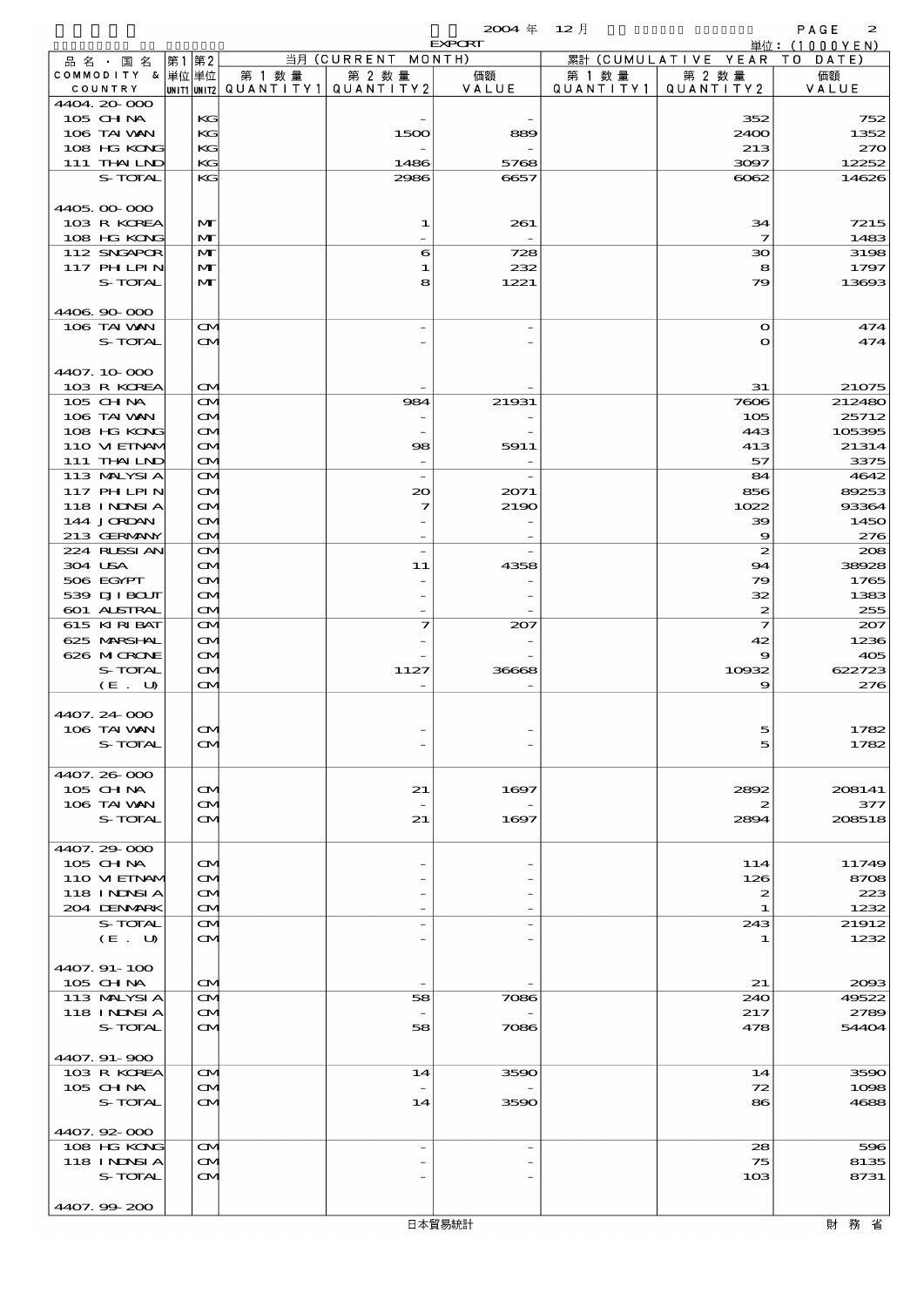$\begin{array}{ccccccccc}\n 2004 & \text{#} & 12 & \text{#} & & \\
\text{and} & & & & & \\
\text{and} & & & & & \\
\text{and} & & & & & \\
\text{and} & & & & & \\
\text{and} & & & & & \\
\text{and} & & & & & \\
\text{and} & & & & & \\
\text{and} & & & & & \\
\text{and} &$ 

|                                        |                            |               |                                                  | <b>EXPORT</b>       |                   |                              | 単位: (1000YEN)   |
|----------------------------------------|----------------------------|---------------|--------------------------------------------------|---------------------|-------------------|------------------------------|-----------------|
| 品名・国名                                  | 第1第2                       |               | 当月 (CURRENT MONTH)                               |                     |                   | 累計 (CUMULATIVE YEAR TO DATE) |                 |
| COMMODITY & 単位 単位                      |                            | 第 1 数量        | 第 2 数量<br> unit1 unit2  QUANT   TY1  QUANT   TY2 | 価額                  | 第 1 数 量           | 第 2 数量                       | 価額              |
| COUNTRY<br>4407.99-200                 |                            |               |                                                  | VALUE               | QUANTITY1         | QUANTITY 2                   | VALUE           |
| 113 MALYSIA                            | $\mathbf{\Omega}$          |               |                                                  |                     |                   | 139                          | 22349           |
| 213 GERMANY                            | M                          |               |                                                  |                     |                   | 683                          | 138996          |
| S-TOTAL                                | M                          |               |                                                  |                     |                   | 822                          | 161345          |
| (E. U)                                 | $\mathbf{\Omega}$          |               |                                                  |                     |                   | 683                          | 138996          |
|                                        |                            |               |                                                  |                     |                   |                              |                 |
| 4407.99-300                            |                            |               |                                                  |                     |                   |                              |                 |
| 118 I NDSI A                           | $\infty$                   |               |                                                  |                     |                   | 5                            | 547             |
| S-TOTAL                                | <b>CM</b>                  |               |                                                  |                     |                   | 5                            | 547             |
| 4407.99-900                            |                            |               |                                                  |                     |                   |                              |                 |
| 103 R KOREA                            | $\mathbf{\Omega}$          |               |                                                  |                     |                   | з                            | 1579            |
| 105 CHNA                               | M                          |               | 73                                               | 4703                |                   | 900                          | 76693           |
| 106 TAI WAN                            | ŒM.                        |               | $\mathbf o$                                      | 475                 |                   | 44                           | 5390            |
| 108 HG KONG                            | M                          |               |                                                  |                     |                   | 59                           | 1330            |
| 110 VIEINAM                            | $\mathbf{\Omega}$          |               | 22                                               | 12015               |                   | 653                          | 284905          |
| 111 THAILND                            | <b>CM</b>                  |               | 10                                               | 5844                |                   | 11O                          | 30034           |
| 113 MALYSIA                            | M                          |               |                                                  |                     |                   | з                            | 423             |
| <b>117 PHLPIN</b><br><b>118 INNSIA</b> | M<br>$\mathbf{\Omega}$     |               |                                                  |                     |                   | 9<br>106                     | 1212<br>9812    |
| 222 FINAND                             | $\mathbf{\Omega}$          |               |                                                  |                     |                   | 2                            | 1379            |
| 304 USA                                | M                          |               | 1                                                | 218                 |                   | 1                            | 218             |
| 601 ALSTRAL                            | $\mathbf{\Omega}$          |               |                                                  |                     |                   | 9                            | 2838            |
| 620 GLAM                               | M                          |               |                                                  |                     |                   | 1                            | 1599            |
| S-TOTAL                                | $\mathbf{\Omega}$          |               | 106                                              | 23255               |                   | 1900                         | 417412          |
| (E. U)                                 | $\mathbf{\Omega}$          |               |                                                  |                     |                   | 2                            | 1379            |
|                                        |                            |               |                                                  |                     |                   |                              |                 |
| 4408 10 000                            |                            |               |                                                  |                     |                   |                              |                 |
| 103 R KOREA SMKG<br>$105$ CHNA         |                            | 5055          | 6155                                             |                     | 1609<br>12623     | 3885<br>13997                | 2676            |
| 106 TAI VAN                            | <b>SMKG</b><br><b>SMKG</b> | 819           | 1590                                             | 7243<br>1821        | 3750              | 8777                         | 12871<br>9013   |
| 108 HG KONG SMKG                       |                            |               |                                                  |                     | 16001             | 3095                         | 4909            |
| 117 PH LPIN SMKG                       |                            |               |                                                  |                     | 1545              | 3904                         | 479             |
| 118 INNSI A                            | <b>SMKG</b>                |               |                                                  |                     | 5478              | 2022                         | 1382            |
| 123 INIA                               | <b>SMKG</b>                | 1088          | 366                                              | 1356                | 1682              | 566                          | 2160            |
| 224 RUSSI AN SMKG                      |                            |               |                                                  |                     | 79                | 480                          | 388             |
| 227 H.NGARY SMKG                       |                            | 65            | 25                                               | 296                 | 65                | 25                           | 296             |
| S-TOTAL                                | <b>SMKG</b>                | 7027          | 8136                                             | 10716               | 42832             | 36751                        | 34174           |
| $(E_U U)$                              | <b>SMKG</b>                | 65            | 25                                               | 296                 | 65                | 25                           | 296             |
| 4408 31-000                            |                            |               |                                                  |                     |                   |                              |                 |
| $105$ CHNA                             | <b>SMKG</b>                |               |                                                  |                     | 7770              | 4458                         | 494             |
| $S-TCTAY$                              | <b>SMKG</b>                |               |                                                  |                     | 7770              | 4458                         | 494             |
|                                        |                            |               |                                                  |                     |                   |                              |                 |
| 4408 39 000                            |                            |               |                                                  |                     |                   |                              |                 |
| 103 R KOREA SMKG                       |                            | 1273          | 200                                              | 381                 | 9051              | <b>4510</b>                  | 8937            |
| $105$ CHNA                             | <b>SMKG</b>                | 13574         | 1776                                             | 1377                | 15467             | 3597                         | 3049            |
| 106 TAI VAN                            | <b>SMKG</b>                |               |                                                  |                     | 37428             | 9139                         | 3017            |
| 108 HG KONG<br>110 VI EINAMISMKG       | <b>SMKG</b>                |               |                                                  |                     | 8890<br>3981      | 3020<br>2274                 | 3292            |
| 111 THAILND SMKG                       |                            |               |                                                  |                     | 31530             | 2992                         | 1921<br>2140    |
| 117 PH LPIN SMKG                       |                            | 38046         | 19374                                            | 14383               | 312929            | 141788                       | 110576          |
| 118 INNSI A                            | <b>SMKG</b>                | 9430          | 2377                                             | 3870                | 94251             | 41123                        | 36500           |
| 302 CANADA                             | <b>SMKG</b>                |               |                                                  |                     | 186               | 828                          | 431             |
| 304 USA                                | <b>SMKG</b>                | 32299         | 11595                                            | 25735               | 178355            | 63488                        | 144522          |
| 601 ALSTRAL                            | <b>SMKG</b>                |               |                                                  |                     | 5241              | 1990                         | 2763            |
| S-TOTAL                                | <b>SMKG</b>                | 94622         | 35322                                            | 45746               | 697309            | 274749                       | 317148          |
| 4408 90 000                            |                            |               |                                                  |                     |                   |                              |                 |
| 103 R KOREA SMKG                       |                            | 1607          | 300                                              | 1041                | 186886            | 71648                        | 46302           |
| 104 N KOREA                            | <b>SMKG</b>                |               |                                                  |                     | 1271              | 946                          | $_{\rm \alpha}$ |
| $105$ CHNA                             | <b>SMKG</b>                | 39363         | 17269                                            | 14400               | 206662            | 112438                       | 75020           |
| 106 TAI VAN                            | <b>SMKG</b>                |               |                                                  |                     | 311047            | 55771                        | 23872           |
| 108 HG KONG                            | <b>SMKG</b>                | 189           | 47                                               | 1234                | 37196             | 14422                        | 22282           |
| 110 VI EINAMISMIKG                     |                            | 1881          | 464                                              | 676                 | 29302             | 6542                         | 9161            |
| 111 THAILND SMKG                       |                            | 2909          | 815                                              | 3056                | 73332             | 17885                        | 36196           |
| 112 SNGAPOR SMKG                       |                            |               |                                                  |                     | 129               | 120                          | 445             |
| 113 MALYSIA<br>117 PH LPIN             | <b>SMKG</b><br><b>SMKG</b> | 80369<br>8707 | 11849<br>3737                                    | 5714<br>3483        | 1038004<br>423000 | 135680<br>122967             | 76564<br>163264 |
| 118 INNSI A                            | <b>SMKG</b>                | 85994         | 14108                                            | 9589                | 1169719           | 204738                       | 164939          |
| $123$ INJA                             | <b>SMKG</b>                |               |                                                  |                     | 175               | 59                           | 213             |
| 205 U KING                             | <b>SMKG</b>                |               |                                                  |                     | 108               | 40                           | 413             |
| 213 GERMANY                            | <b>SMKG</b>                | 10462         | 2220                                             | 2056                | 13079             | 3815                         | 3203            |
| 220 I TALY                             | <b>SMKG</b>                |               |                                                  |                     | 3192              | 2175                         | 5580            |
| 304 USA                                | <b>SMKG</b>                | 2939          | 1013                                             | $\boldsymbol{6016}$ | 85114             | 35791                        | 159121          |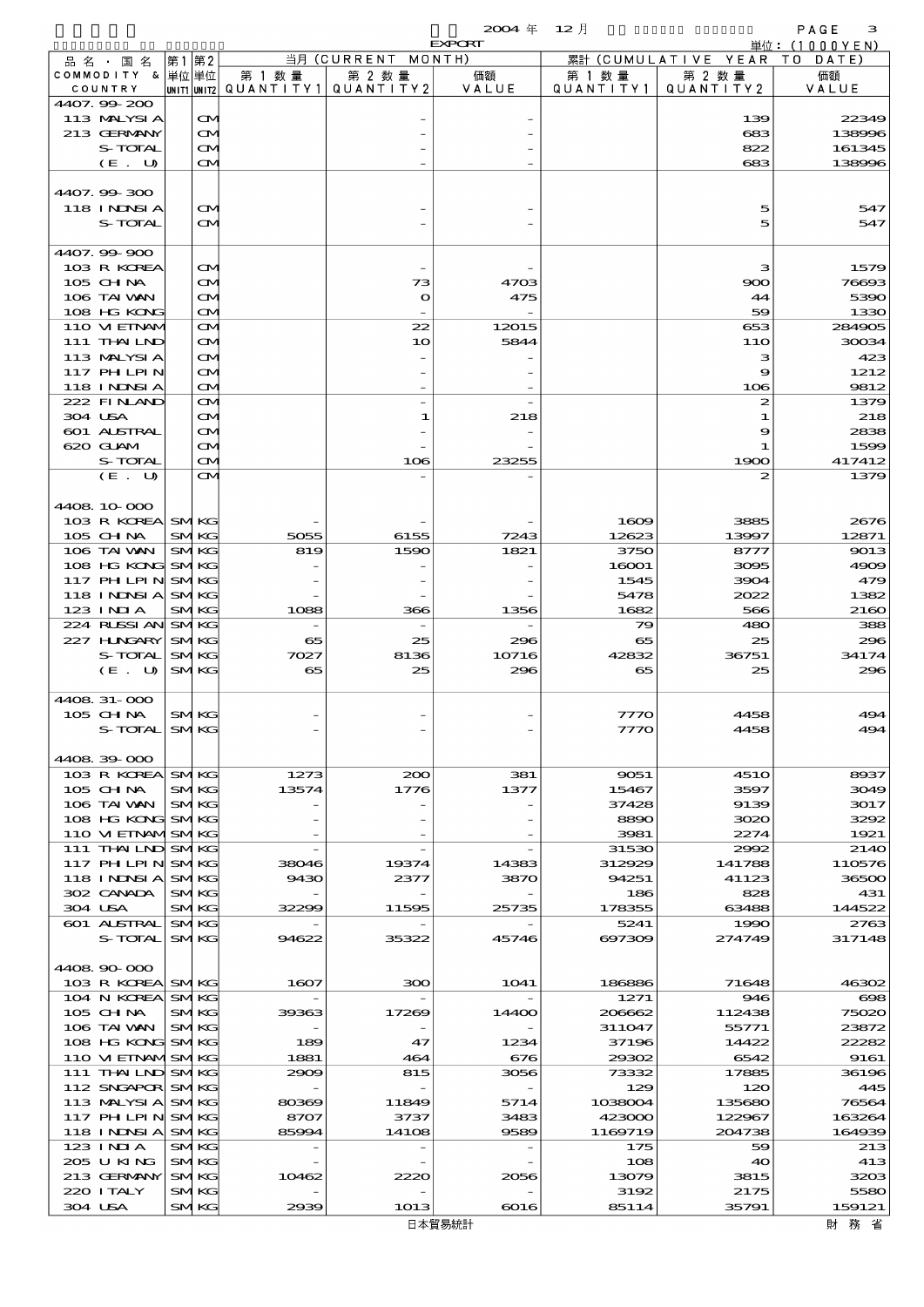|                                                                   |       |                            |                                |                                   | $2004 \text{ } \#$ | $12$ 月                 |                              | PAGE<br>$\boldsymbol{4}$ |
|-------------------------------------------------------------------|-------|----------------------------|--------------------------------|-----------------------------------|--------------------|------------------------|------------------------------|--------------------------|
| <b>EXPORT</b><br>当月 (CURRENT<br>MONTH)<br> 第2<br> 第1<br>品 名 ・ 国 名 |       |                            |                                |                                   |                    | (CUMULATIVE YEAR<br>累計 | 単位: (1000YEN)<br>T O<br>DATE |                          |
| COMMODITY &                                                       | 単位 単位 |                            | 第 1 数 量                        | 第 2 数量                            | 価額                 | 第 1 数 量                | 第 2 数 量                      | 価額                       |
| COUNTRY<br>4408.90.000                                            |       |                            | unit1 unit2  Q∪ANT   TY1       | QUANTITY 2                        | VALUE              | QUANTITY1              | QUANTITY2                    | VALUE                    |
| S-TOTAL                                                           |       | <b>SMKG</b>                | 234420                         | 51822                             | 47265              | 3578216                | 785037                       | 787273                   |
| (E. U)                                                            |       | <b>SMKG</b>                | 10462                          | 2220                              | 2056               | 16379                  | 6030                         | 9196                     |
|                                                                   |       |                            |                                |                                   |                    |                        |                              |                          |
| 4409.10.000<br>106 TAI WAN                                        |       | <b>CMKG</b>                |                                |                                   |                    | 55                     | 12489                        | 1833                     |
| $117$ PH LPIN                                                     |       | <b>CMKG</b>                |                                |                                   |                    | 57                     | 27600                        | 3570                     |
| <b>118 INNSIA</b>                                                 |       | <b>CMKG</b>                | з                              | 1339                              | 829                | з                      | 1339                         | 829                      |
| 304 USA<br>620 GLAM                                               |       | <b>CMKG</b><br><b>CMKG</b> | $\overline{\bf{4}}$            | 1733                              | 1602               | 23<br>1                | 17674<br>50                  | 3297<br>223              |
| S-TOTAL                                                           |       | <b>CMKG</b>                | $\overline{\mathbf{z}}$        | 3072                              | 2431               | 139                    | 59242                        | 9752                     |
|                                                                   |       |                            |                                |                                   |                    |                        |                              |                          |
| 4409.20-000                                                       |       |                            |                                |                                   |                    |                        |                              |                          |
| 103 R KOREA<br>105 CHNA                                           |       | <b>CMKG</b><br><b>CMKG</b> | $\mathbf{o}$                   | 15                                | 251                | 798<br>1753            | 4479<br>995748               | 1453<br>128945           |
| 108 HG KONG                                                       |       | <b>CMKG</b>                | $\mathbf o$                    | 28                                | 674                | 39                     | 18236                        | 7313                     |
| 110 VI EINAMOMKG                                                  |       |                            |                                |                                   |                    | 47                     | 46460                        | 6204                     |
| 111 THAILND<br>113 MALYSIA                                        |       | <b>CMKG</b><br><b>CMKG</b> | 30                             | 13982                             | 1409               | зо<br>8                | 13982<br>1788                | 1409<br>682              |
| 117 PHLPIN                                                        |       | <b>CMKG</b>                |                                |                                   |                    | $\mathbf{o}$           | 400                          | 272                      |
| <b>118 INDSIA</b>                                                 |       | <b>CMKG</b>                | $\mathbf o$                    | 559                               | 505                | 29                     | 25020                        | 6590                     |
| 220 I TALY                                                        |       | <b>CMKG</b>                | з                              | 942                               | 1519               | з                      | 942                          | 1519                     |
| 304 USA<br>S-TOTAL                                                |       | <b>CMKG</b><br><b>CMKG</b> | $\overline{\phantom{0}}$<br>33 | $\overline{\phantom{a}}$<br>15526 | 4358               | 8<br>2715              | 5343<br>1112398              | 876<br>155263            |
| (E. U)                                                            |       | <b>CMKG</b>                | з                              | 942                               | 1519               | з                      | 942                          | 1519                     |
|                                                                   |       |                            |                                |                                   |                    |                        |                              |                          |
| 4410 21-000<br>112 SNGAPOR CMKG                                   |       |                            |                                |                                   |                    | 191                    | 1430                         | 264                      |
| 224 RUSSIAN                                                       |       | <b>CMKG</b>                |                                |                                   |                    | 8                      | 5043                         | 643                      |
| S-TOTAL                                                           |       | <b>CMKG</b>                |                                |                                   |                    | 199                    | 6473                         | 907                      |
|                                                                   |       |                            |                                |                                   |                    |                        |                              |                          |
| 4410 31-000<br>105 CHNA                                           |       | <b>CMKG</b>                | 963                            | 712273                            | <b>38010</b>       | 14635                  | 10029054                     | 602481                   |
| 106 TAI WAN                                                       |       | <b>CMKG</b>                | 27                             | 19305                             | 787                | 70                     | 50705                        | 3137                     |
| 108 HG KONG                                                       |       | <b>CMKG</b>                | $\overline{\phantom{0}}$       |                                   |                    | 165                    | 111200                       | 5384                     |
| 112 SNGAPOR<br>118 INNSI A                                        |       | <b>CMKG</b><br><b>CMKG</b> |                                |                                   |                    | 13<br>453              | 4711<br>351924               | 646                      |
| 205 U KING                                                        |       | <b>CMKG</b>                | 71                             | 57564                             | 2342               | O                      | $\infty$                     | 14567<br>420             |
| S-TOTAL                                                           |       | <b>CMKG</b>                | 1061                           | 789142                            | 41139              | 15336                  | 10548201                     | 626635                   |
| $(E$ .<br>U                                                       |       | <b>CMKG</b>                |                                |                                   |                    | $\mathbf o$            | $\infty$                     | 420                      |
| 4410 32 O.O                                                       |       |                            |                                |                                   |                    |                        |                              |                          |
| 104 N KOREA                                                       |       | <b>CMKG</b>                |                                |                                   |                    | 1                      | 1350                         | 1656                     |
| 105 CH NA                                                         |       | <b>CMKG</b>                | 28                             | 17060                             | 376                | 194                    | 116950                       | 8632                     |
| 118 I NDSI A<br>S-TOTAL                                           |       | <b>CMKG</b><br><b>CMKG</b> | 28                             | 17060                             | 376                | 311<br>506             | 62529<br>180829              | 10530<br>20818           |
|                                                                   |       |                            |                                |                                   |                    |                        |                              |                          |
| 4410.33-000                                                       |       |                            |                                |                                   |                    |                        |                              |                          |
| 103 R KOREA                                                       |       | <b>CMKG</b>                |                                |                                   |                    | 56                     | 37620                        | 6971<br>839              |
| 105 CHNA<br>106 TAI VAN                                           |       | <b>CMKG</b><br><b>CMKG</b> | 14                             | 10900                             | 1915               | $\mathbf{o}$<br>14     | 980<br>10900                 | 1915                     |
| S-TOTAL                                                           |       | <b>CMKG</b>                | 14                             | 10900                             | 1915               | 70                     | 49500                        | 9725                     |
|                                                                   |       |                            |                                |                                   |                    |                        |                              |                          |
| 4410.39-000<br>105 CH NA                                          |       | <b>CMKG</b>                | 10                             | 7160                              | 2667               | 172                    | 117823                       | 28537                    |
| 106 TAI VAN                                                       |       | <b>CMKG</b>                | 62                             | 9200                              | 1827               | 279                    | 45830                        | 8513                     |
| 110 VI EINAMICMKG                                                 |       |                            |                                |                                   |                    | 12                     | 8800                         | 457                      |
| 111 THAILND CMKG<br>S-TOTAL                                       |       | <b>CMKG</b>                | 72                             | 16360                             | 4494               | 2<br>465               | 1630<br>174083               | 295<br>37802             |
|                                                                   |       |                            |                                |                                   |                    |                        |                              |                          |
| 4410.90-000                                                       |       |                            |                                |                                   |                    |                        |                              |                          |
| 103 R KOREA CMKG                                                  |       |                            |                                |                                   |                    | $\mathbf o$            | 300                          | 297                      |
| 105 CH NA<br>110 VI EINAMICMKG                                    |       | <b>CMKG</b>                |                                |                                   |                    | 5<br>7                 | 5000<br>4224                 | 380<br>261               |
| S-TOTAL                                                           |       | <b>CMKG</b>                |                                |                                   |                    | 12                     | 9524                         | 938                      |
|                                                                   |       |                            |                                |                                   |                    |                        |                              |                          |
| 4411.11-000<br>$105$ CHNA                                         |       | M                          |                                | 4                                 | 216                |                        | 64                           | 401 O                    |
| 111 THAILND                                                       |       | M                          |                                |                                   |                    |                        | $\bullet$                    | 2939                     |
| S-TOTAL                                                           |       | $\mathbf{M}$               |                                | 4                                 | 216                |                        | 130                          | 6949                     |
| 4411.19-000                                                       |       |                            |                                |                                   |                    |                        |                              |                          |
| 103 R KOREA                                                       |       | $\mathbf{M}$               |                                |                                   |                    |                        | 2                            | 285                      |
| 105 CH NA                                                         |       | $\mathbf{M}$               |                                |                                   |                    |                        | 301                          | 13852                    |
| 110 VI EINAV                                                      |       | M                          |                                |                                   |                    |                        | $\bullet$                    | 285                      |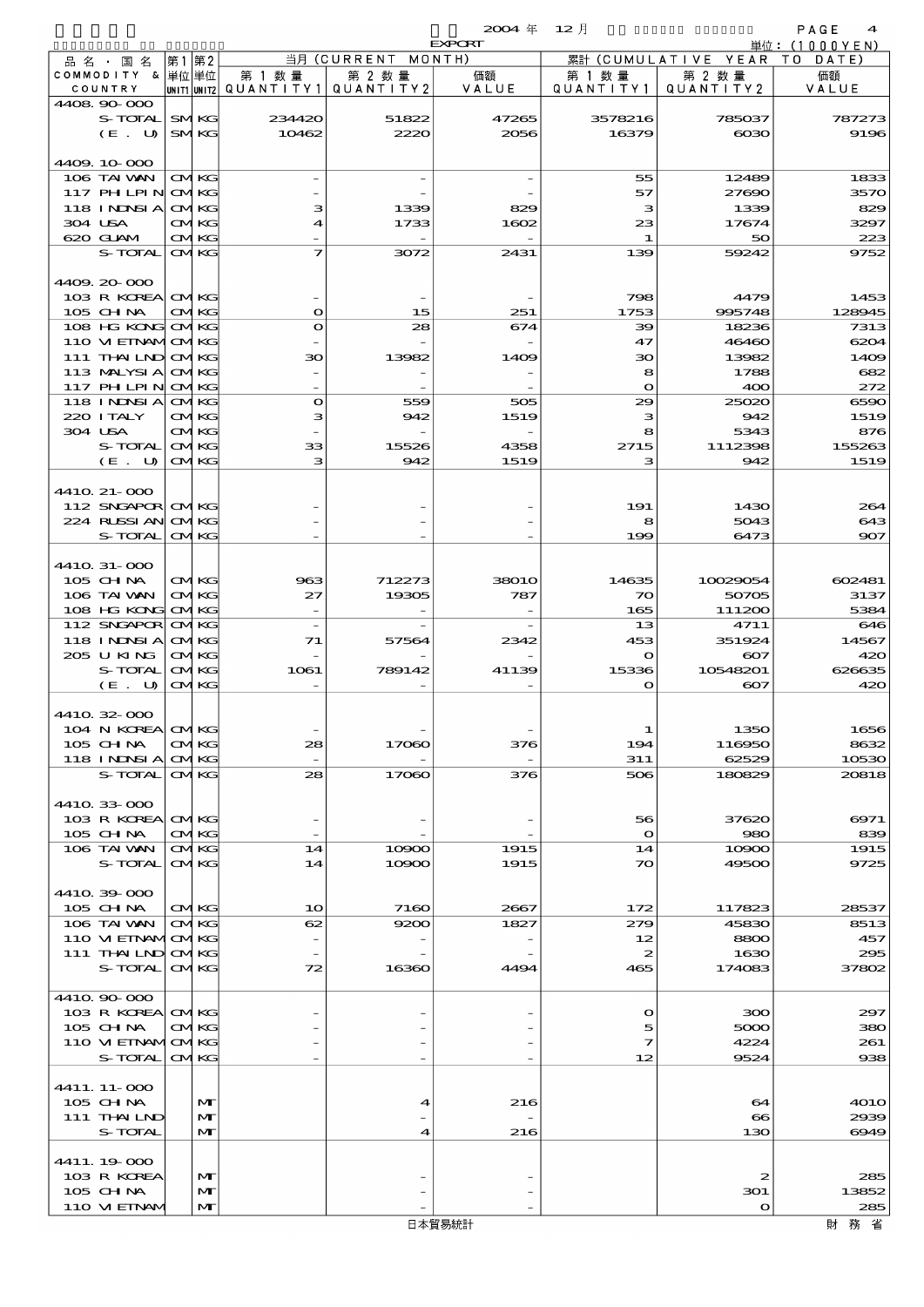$2004 \nleftrightarrow 12 \nparallel$  PAGE 5

|                                  |                              |        |                                                  | <b>EXPORT</b>         |                     |                              | 単位: (1000YEN)        |
|----------------------------------|------------------------------|--------|--------------------------------------------------|-----------------------|---------------------|------------------------------|----------------------|
| 品名・国名                            | 第1 第2                        |        | 当月 (CURRENT MONTH)                               |                       |                     | 累計 (CUMULATIVE YEAR TO DATE) |                      |
| COMMODITY & 単位単位<br>COUNTRY      |                              | 第 1 数量 | 第 2 数量<br> UNIT1 UNIT2  QUANT   TY1  QUANT   TY2 | 価額<br>VALUE           | 第 1 数量<br>QUANTITY1 | 第 2 数量<br>QUANTITY 2         | 価額<br>VALUE          |
| 4411.19.000                      |                              |        |                                                  |                       |                     |                              |                      |
| 113 MALYSIA                      | $\mathbf{M}$                 |        |                                                  |                       |                     | 9                            | 4127                 |
| 117 PH LPIN                      | $\mathbf{M}$                 |        |                                                  |                       |                     | 2                            | 520                  |
| 118 I NDSI A                     | $\mathbf{M}$                 |        | 13                                               | 2932                  |                     | 115                          | 34733                |
| S-TOTAL                          | $\mathbf{M}$                 |        | 13                                               | 2932                  |                     | 429                          | 53802                |
| 4411. 21-000                     |                              |        |                                                  |                       |                     |                              |                      |
| 103 R KOREA                      | $\mathbf{M}$                 |        |                                                  |                       |                     | 11                           | 300                  |
| $105$ CHNA                       | $\mathbf{M}$                 |        |                                                  |                       |                     | 525                          | 22280                |
| 108 HG KONG                      | M                            |        |                                                  |                       |                     | 32                           | 1425                 |
| 110 VIEINAM<br><b>117 PHLPIN</b> | $\mathbf{M}$<br>$\mathbf{M}$ |        |                                                  |                       |                     | 92<br>2                      | 7583<br>235          |
| 118 I NDSI A                     | M                            |        | 18                                               | 1068                  |                     | 139                          | 8828                 |
| S-TOTAL                          | $\mathbf{M}$                 |        | 18                                               | 1068                  |                     | 801                          | 40651                |
|                                  |                              |        |                                                  |                       |                     |                              |                      |
| 4411.29-000                      |                              |        |                                                  |                       |                     |                              |                      |
| $105$ CHNA<br>106 TAI VAN        | $\mathbf{M}$<br>M            |        | 181<br>1                                         | 3639<br>450           |                     | 361<br>245                   | 16911<br>48652       |
| 110 VIEINAM                      | $\mathbf{M}$                 |        | $\mathbf{z}$                                     | 446                   |                     | 4                            | 1O14                 |
| 111 THAILND                      | M                            |        |                                                  |                       |                     | -1                           | 226                  |
| 113 MALYSIA                      | $\mathbf{M}$                 |        | $\overline{a}$                                   |                       |                     | 12                           | 985                  |
| 117 PHLPIN                       | M                            |        |                                                  |                       |                     | 29                           | 7307                 |
| <b>118 INNSI A</b>               | $\mathbf{M}$                 |        | 9                                                | 1169                  |                     | 92                           | 7963                 |
| 123 INIA<br>S-TOTAL              | M<br>$\mathbf{M}$            |        | 193                                              | 5704                  |                     | 1<br>745                     | 408<br>83466         |
|                                  |                              |        |                                                  |                       |                     |                              |                      |
| 4411.31-000                      |                              |        |                                                  |                       |                     |                              |                      |
| 103 R KOREA                      | $\mathbf{M}$                 |        |                                                  |                       |                     | 8                            | 1340                 |
| S-TOTAL                          | $\mathbf{M}$                 |        |                                                  |                       |                     | 8                            | 1340                 |
| 4411.39-000                      |                              |        |                                                  |                       |                     |                              |                      |
| $105$ CHNA                       | $\mathbf{M}$                 |        |                                                  |                       |                     | з                            | 402                  |
| 108 HG KONG                      | M                            |        |                                                  |                       |                     | 36                           | 4568                 |
| 138 KUWAIT                       | $\mathbf{M}$                 |        |                                                  |                       |                     | 9                            | 1037                 |
| 149 YEMEN                        | $\mathbf{M}$                 |        |                                                  |                       |                     | 10                           | 1322                 |
| S-TOTAL                          | $\mathbf{M}$                 |        |                                                  |                       |                     | 58                           | 7329                 |
| 4411.91-000                      |                              |        |                                                  |                       |                     |                              |                      |
| 104 N KOREA                      | $\mathbf{M}$                 |        |                                                  |                       |                     | $\mathbf{o}$                 | 211                  |
| 105 CH NA                        | M                            |        |                                                  |                       |                     | 32                           | 3394                 |
| 106 TAI VAN<br>113 MALYSIA       | M                            |        |                                                  |                       |                     | 14                           | 1091                 |
| S-TOTAL                          | M<br>МI                      |        |                                                  |                       |                     | 5<br>51                      | 848<br>5544          |
|                                  |                              |        |                                                  |                       |                     |                              |                      |
| 4411.99-000                      |                              |        |                                                  |                       |                     |                              |                      |
| 103 R KOREA                      | $\mathbf{M}$                 |        | $\overline{a}$                                   |                       |                     | 8                            | 1213                 |
| $105$ CHNA<br>106 TAI VAN        | M<br>M                       |        |                                                  |                       |                     | 74<br>232                    | 6666<br>30868        |
| 108 HG KONG                      | $\mathbf{M}$                 |        | 5                                                | $_{\rm \alpha}$       |                     | 21                           | 2905                 |
| 110 VIEINAM                      | M                            |        |                                                  |                       |                     | 9                            | 3462                 |
| 117 PHLPIN                       | M                            |        |                                                  |                       |                     | 4                            | 925                  |
| 122 MYANMAR                      | $\mathbf{M}$                 |        |                                                  |                       |                     | 38                           | 5594                 |
| 138 KUWAIT<br>147 U ARB E        | M<br>M                       |        |                                                  |                       |                     | 1<br>-1                      | $\infty$<br>$\infty$ |
| 601 ALSTRAL                      | M                            |        |                                                  |                       |                     | 16                           | 3120                 |
| S-TOTAL                          | $\mathbf{M}$                 |        | 5                                                | $\boldsymbol{\alpha}$ |                     | 404                          | 56171                |
|                                  |                              |        |                                                  |                       |                     |                              |                      |
| 4412 13 000                      |                              |        |                                                  |                       |                     |                              |                      |
| 104 N KOREA CMSM<br>105 CH NA    | <b>CMSM</b>                  | 33     | 4526                                             | 1767                  | 16<br>843           | 1225<br>166898               | 2936<br>81985        |
| 106 TAI WAN                      | <b>CMISM</b>                 | 582    | 62783                                            | 4959                  | 652                 | 72065                        | 18761                |
| 108 HG KONG                      | <b>CMSM</b>                  |        |                                                  |                       | 8                   | 360                          | 612                  |
| 110 VI EINAMOMSM                 |                              | 28     | 7742                                             | 7147                  | 262                 | 75058                        | 67913                |
| 112 SNGAPOR                      | <b>CMSM</b>                  |        |                                                  |                       | $\mathbf o$         | 291                          | 278                  |
| 117 PH LPIN<br>118 I NDSI A      | <b>CMSM</b><br><b>CMISM</b>  | 54     | 1698                                             | <b>1O11</b>           | $\mathbf{a}$<br>28  | 4729<br>13865                | 4240<br>3665         |
| 205 U KING                       | <b>CMISM</b>                 | 6      | 1640                                             | 3430                  | $30^{\circ}$        | 7890                         | 16545                |
| 224 RUSSI AN                     | <b>CMSM</b>                  | 25     | 2106                                             | 2028                  | 34                  | 2268                         | 2778                 |
| 302 CANADA                       | <b>CMSM</b>                  |        |                                                  |                       | 6                   | 2850                         | 2857                 |
| 304 USA                          | <b>CMSM</b>                  |        |                                                  |                       | 9                   | 3599                         | 7990                 |
| 307 HONDURS<br>320 TRINDI        | <b>CMISM</b><br><b>CMSM</b>  |        |                                                  |                       | 6<br>8              | 567<br>424                   | 413<br>2948          |
| 506 EGYPT                        | <b>CMISM</b>                 |        |                                                  |                       | 28                  | 2430                         | 1485                 |
| 601 ALSTRAL                      | <b>CMSM</b>                  |        |                                                  |                       | 17                  | 1427                         | 1196                 |
| 625 MARSHAL                      | <b>CMISM</b>                 |        |                                                  |                       | 38                  | 3240                         | 1858                 |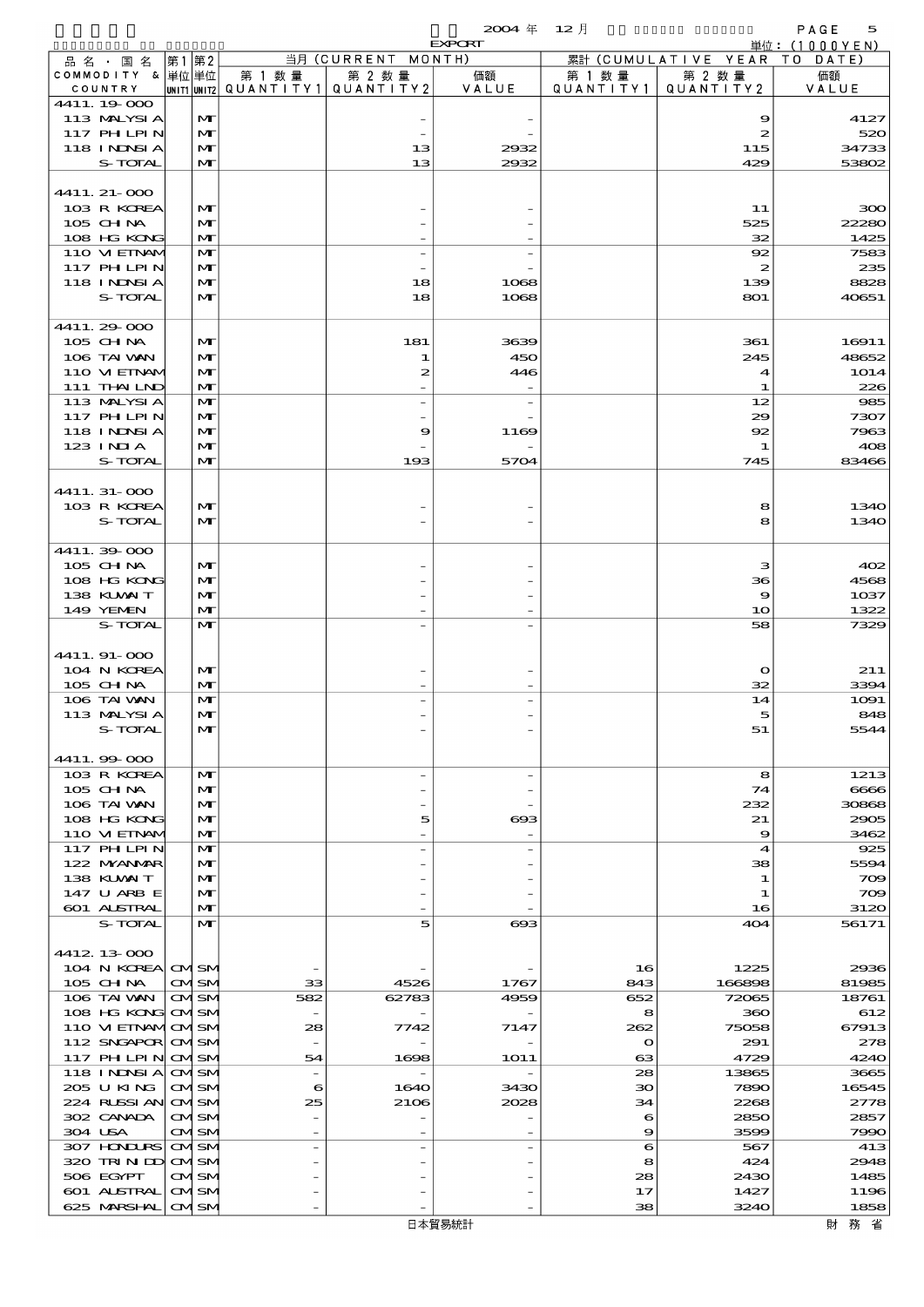$2004 \quad \text{if} \quad 12 \quad \text{if} \quad \text{PAGE} \quad \text{6}$ 

|                                  |  |                              |                                       |            | <b>EXPORT</b> |                       |                     | 単位: (1000YEN) |
|----------------------------------|--|------------------------------|---------------------------------------|------------|---------------|-----------------------|---------------------|---------------|
| 品 名 ・ 国 名                        |  | 第1第2                         |                                       | 当月(CURRENT | MONTH)        |                       | 累計 (CUMULATIVE YEAR | TO DATE)      |
| COMMODITY & 単位単位                 |  |                              | 第 1 数 量                               | 第 2 数量     | 価額            | 第 1 数 量               | 第 2 数量              | 価額            |
| COUNTRY                          |  |                              | unit1 unit2  QUANT   TY1  QUANT   TY2 |            | VALUE         | QUANTITY1             | QUANTITY2           | VALUE         |
| 4412 13 000                      |  |                              |                                       |            |               |                       |                     |               |
| S-TOTAL                          |  | <b>CMISM</b>                 | 728                                   | 80495      | 20342         | 2048                  | 359186              | 218460        |
| $(E_U U)$                        |  | <b>CMSM</b>                  | 6                                     | 1640       | 3430          | 30                    | 7890                | 16545         |
|                                  |  |                              |                                       |            |               |                       |                     |               |
| 4412 14 100<br>103 R KOREA       |  |                              |                                       | 1717       | 3078          | 118                   | 14058               | 24858         |
| 104 N KOREA                      |  | <b>CMISM</b><br><b>CMISM</b> | 15                                    |            |               | з                     | 777                 | 1893          |
| $105$ CHNA                       |  | CMSM                         | 144                                   | 17539      | 10478         | 1692                  | 179193              | 145188        |
| 106 TAI VAN                      |  | <b>CMISM</b>                 |                                       |            |               | 106                   | 9028                | 11715         |
| 110 VI EINAMICMSM                |  |                              |                                       |            |               | 6                     | 2040                | 2181          |
| 117 PH LPIN                      |  | <b>CMSM</b>                  |                                       |            |               | 1                     | 267                 | 305           |
| 224 RUSSI AN                     |  | <b>CMISM</b>                 |                                       |            |               | $\tau$                | 6480                | 3783          |
| 506 EGYPT                        |  | <b>CMSM</b>                  |                                       |            |               | 35                    | 3078                | 2032          |
| S-TOTAL                          |  | <b>CMISM</b>                 | 159                                   | 19256      | 13556         | 2038                  | 214921              | 191955        |
|                                  |  |                              |                                       |            |               |                       |                     |               |
| 4412 14 900                      |  |                              |                                       |            |               |                       |                     |               |
| 103 R KOREA CMSM                 |  |                              | 2                                     | 80         | 505           | 11                    | 6240                | 5068          |
| 104 N KOREA                      |  | <b>CMSM</b>                  |                                       |            |               | $\boldsymbol{z}$      | 142                 | $\bf{669}$    |
| 105 CHNA                         |  | <b>CMISM</b>                 | 55                                    | 3302       | 1066          | 518                   | 35454               | 16195         |
| 106 TAI VAN                      |  | <b>CMSM</b>                  | $\mathbf o$                           | 189        | 258           | 14                    | 5642                | 10852         |
| 108 HG KONG                      |  | <b>CMSM</b>                  | 6                                     | 377        | 1591          | 27                    | 3697                | 6647          |
| 110 VIEINAMOMSM<br>$111$ THAILND |  | <b>CMSM</b>                  |                                       |            |               | 11<br>з               | 4726<br>193         | 5388<br>720   |
| 112 SNGAPOR                      |  | <b>CMISM</b>                 |                                       |            |               | 57                    | 18000               | 2850          |
| 113 MALYSIA                      |  | <b>CMSM</b>                  |                                       |            |               | 1                     | 202                 | 295           |
| 117 PH LPIN                      |  | <b>CMSM</b>                  |                                       |            |               | 12                    | 4688                | 6532          |
| 118 INDSIA                       |  | <b>CMISM</b>                 | 4                                     | 214O       | 1872          | 112                   | 58261               | 50448         |
| 205 U KING                       |  | <b>CMISM</b>                 |                                       |            |               | з                     | 289                 | 568           |
| 217 PORTUGL                      |  | <b>CMISM</b>                 | 13                                    | 1974       | 1378          | 145                   | 23635               | 16405         |
| 224 RUSSI AN                     |  | <b>CMSM</b>                  |                                       |            |               | 2                     | 340                 | 231           |
| 304 USA                          |  | <b>CMSM</b>                  | 1                                     | 3759       | 1984          | 16                    | 7924                | 10949         |
| 506 EGYPT                        |  | <b>CMSM</b>                  |                                       |            |               | 9                     | 810                 | 447           |
| 519 BEN N                        |  | <b>CMISM</b>                 |                                       |            |               | 7                     | 648                 | 370           |
| 539 DJI BOUT                     |  | <b>CMISM</b>                 |                                       |            |               | $\boldsymbol{\infty}$ | 5670                | 3150          |
| 626 MICRONE                      |  | <b>CMSM</b>                  |                                       |            |               | 8                     | 720                 | 575           |
| S-TOTAL                          |  | <b>CMSM</b>                  | 81                                    | 11821      | 8654          | 1024                  | 177281              | 138359        |
| $(E_U U)$                        |  | <b>CMISM</b>                 | 13                                    | 1974       | 1378          | 148                   | 23924               | 16973         |
| 4412 19 100                      |  |                              |                                       |            |               |                       |                     |               |
| 103 R KOREA                      |  | <b>CMISM</b>                 |                                       |            |               | $\mathbf{o}$          | 1603                | 947           |
| 105 CHNA                         |  | CMISM                        | 4                                     | 1077       | 1826          | 47                    | 7163                | 12185         |
| 106 TAI VAN                      |  | <b>CMISM</b>                 |                                       |            |               | 37                    | 3231                | 5958          |
| 108 HG KONG                      |  | avisiv                       |                                       |            |               | 53                    | 10994               | 1577          |
| 111 THAILND CMSM                 |  |                              |                                       |            |               | 6                     | 1004                | 1021          |
| 117 PH LPIN CMSM                 |  |                              |                                       |            |               | 12                    | 3260                | 2659          |
| S-TOTAL                          |  | <b>CMISM</b>                 | 4                                     | 1077       | 1826          | 155                   | 27255               | 24347         |
|                                  |  |                              |                                       |            |               |                       |                     |               |
| 4412 19 900                      |  |                              |                                       |            |               |                       |                     |               |
| 103 R KOREA CMSM                 |  |                              |                                       |            |               | 2                     | 83                  | 525           |
| 105 CH NA                        |  | <b>CMISM</b>                 |                                       |            |               | 16                    | 9383                | 5943          |
| 106 TAI WAN<br>110 VI EINAMICMSM |  | <b>CMISM</b>                 |                                       |            |               | з<br>11               | 1227                | 4222<br>498   |
| 112 SNGAPOR CMSM                 |  |                              |                                       |            |               | з                     | 2987<br>258         | 290           |
| 117 PHLPIN                       |  | <b>CMISM</b>                 | 6                                     | 1555       | 1268          | 15                    | 3887                | 3171          |
| <b>118 INNSIA</b>                |  | <b>CMSM</b>                  |                                       |            |               | 1                     | 1254                | 964           |
| 213 GERMANY                      |  | <b>CMISM</b>                 |                                       |            |               | $\boldsymbol{z}$      | 834                 | 1136          |
| S-TOTAL                          |  | <b>CMISM</b>                 | 6                                     | 1555       | 1268          | 53                    | 19913               | 16749         |
| (E. U)                           |  | <b>CMSM</b>                  |                                       |            |               | 2                     | 834                 | 1136          |
|                                  |  |                              |                                       |            |               |                       |                     |               |
| 4412 22 000                      |  |                              |                                       |            |               |                       |                     |               |
| $105$ CHNA                       |  | <b>CMSM</b>                  |                                       |            |               | 140                   | 10946               | 7421          |
| 106 TAI VAN                      |  | <b>CMSM</b>                  |                                       |            |               | 1                     | 79                  | 532           |
| 304 USA                          |  | CMISM                        |                                       |            |               | 27                    | 3133                | 3725          |
| 615 KIRIBAT<br>S-TOTAL           |  | <b>CMISM</b><br><b>CMISM</b> | 8<br>8                                | 729<br>729 | 486<br>486    | 8<br>176              | 729<br>14887        | 486<br>12164  |
|                                  |  |                              |                                       |            |               |                       |                     |               |
| 4412 29 000                      |  |                              |                                       |            |               |                       |                     |               |
| 103 R KOREA CMSM                 |  |                              |                                       |            |               | 21                    | 1788                | 5251          |
| 105 CH NA                        |  | <b>CMISM</b>                 | 83                                    | 6429       | 3699          | 1288                  | 105667              | 66898         |
| 106 TAI VAN                      |  | <b>CMISM</b>                 |                                       |            |               | 27                    | 1681                | 8546          |
| 108 HG KONG CMSM                 |  |                              | $\bullet$                             | 83         | 220           | $\mathbf o$           | 547                 | 1322          |
| 110 VIEINAMOMSM                  |  |                              |                                       |            |               | 1                     | 381                 | 372           |
|                                  |  |                              |                                       |            |               |                       |                     |               |
| 113 MALYSIA                      |  | <b>CMSM</b>                  | 9                                     | 30         | 4597          | 73                    | 240                 | 35206         |
| 117 PHLPIN<br>118 INDSIA CMSM    |  | <b>CMISM</b>                 |                                       |            |               | 12<br>$\bullet$       | 529<br>433          | 916<br>501    |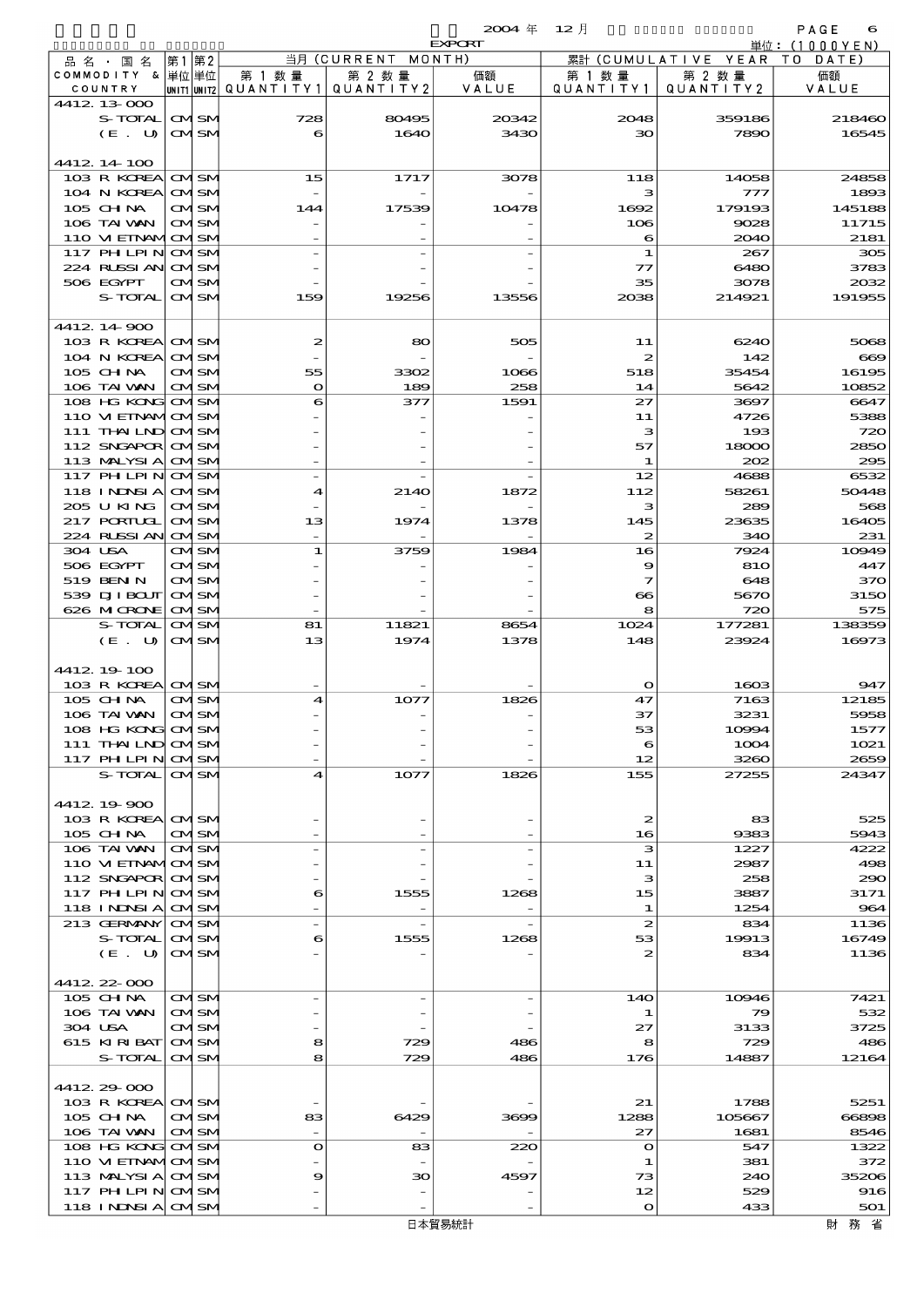$2004 \quad \text{if} \quad 12 \quad \text{if} \quad$  PAGE 7

|                                        |                             |                      |                                                  | <b>EXPORT</b>                   |                                  |                              | 単位: (1000 Y E N) |
|----------------------------------------|-----------------------------|----------------------|--------------------------------------------------|---------------------------------|----------------------------------|------------------------------|------------------|
| 品名・国名                                  | 第1 第2                       |                      | 当月 (CURRENT MONTH)                               |                                 |                                  | 累計 (CUMULATIVE YEAR TO DATE) |                  |
| COMMODITY & 単位単位<br>COUNTRY            |                             | 第 1 数量               | 第 2 数量<br> UNIT1 UNIT2  QUANT   TY1  QUANT   TY2 | 価額<br>VALUE                     | 第 1 数 量<br>QUANTITY1             | 第 2 数量<br>QUANTITY 2         | 価額<br>VALUE      |
| 4412 29 000                            |                             |                      |                                                  |                                 |                                  |                              |                  |
| 127 BANCLA                             | <b>CMISM</b>                |                      |                                                  |                                 | 31                               | 1555                         | 364              |
| 304 USA<br>601 ALSTRAL                 | <b>CMISM</b><br><b>CMSM</b> |                      |                                                  |                                 | 1<br>O                           | 27<br>25                     | 627<br>263       |
| S-TOTAL                                | <b>CMSM</b>                 | 92                   | 6542                                             | 8516                            | 1454                             | 112873                       | 120266           |
|                                        |                             |                      |                                                  |                                 |                                  |                              |                  |
| 441292000                              |                             |                      |                                                  |                                 |                                  |                              |                  |
| 105 CHNA<br>112 SNGAPOR                | <b>CMKG</b><br><b>CMKG</b>  |                      |                                                  |                                 | 140<br>з                         | 10500<br>1680                | 1938<br>974      |
| S-TOTAL                                | <b>CMKG</b>                 |                      |                                                  |                                 | 143                              | 12180                        | 2912             |
|                                        |                             |                      |                                                  |                                 |                                  |                              |                  |
| 4412.93-000                            |                             |                      |                                                  |                                 |                                  |                              |                  |
| 103 R KOREA CMKG<br>105 CHNA           | <b>CMKG</b>                 |                      |                                                  |                                 | 144<br>101                       | 86133<br>63956               | 8700<br>1304     |
| 118 I NJNSI A                          | <b>CMKG</b>                 |                      |                                                  |                                 | 41                               | 17133                        | 839              |
| S-TOTAL                                | <b>CMKG</b>                 |                      |                                                  |                                 | 286                              | 167222                       | 10843            |
|                                        |                             |                      |                                                  |                                 |                                  |                              |                  |
| 4412 99 000<br>103 R KOREA CMKG        |                             | $\mathbf o$          | 344                                              | 557                             | 47                               | 32060                        | 4283             |
| $105$ CHNA                             | <b>CMKG</b>                 | 131                  | 76873                                            | 8774                            | 1200                             | 725281                       | 94652            |
| 106 TAI VAN                            | <b>CMKG</b>                 | 8                    | 1003                                             | 9812                            | 11                               | 5033                         | 11700            |
| 108 HG KONG<br>111 THAILND             | <b>CMKG</b><br><b>CMKG</b>  |                      |                                                  |                                 | 104<br>$\boldsymbol{4}$          | 29200                        | 5098             |
| 117 PH LPIN                            | <b>CMKG</b>                 |                      |                                                  |                                 | 422                              | 2000<br>164621               | 207<br>5712      |
| 118 I NINSI A                          | <b>CMKG</b>                 |                      |                                                  |                                 | з                                | 398                          | 933              |
| 120 CAMBOD                             | <b>CMKG</b>                 | 19                   | 11000                                            | 1150                            | 19                               | 11000                        | 1150             |
| 143 I SRAEL<br>144 JORDAN              | <b>CMKG</b><br><b>CMKG</b>  |                      |                                                  |                                 | $\mathbf o$                      | 35                           | 207              |
| 205 U KING                             | <b>CMKG</b>                 | $\blacktriangleleft$ | 798                                              | 1243                            | 42<br>$\boldsymbol{\mathcal{A}}$ | 25560<br>798                 | 2311<br>1243     |
| 304 USA                                | CMKG                        |                      |                                                  |                                 | 47                               | 9526                         | 10954            |
| 606 NEWELD                             | <b>CMKG</b>                 |                      |                                                  |                                 | 34                               | 18083                        | 3163             |
| 620 GLAM<br>S-TOTAL                    | <b>CMKG</b><br><b>CMKG</b>  | 162                  | 90018                                            | 21536                           | з<br>1940                        | 782<br>1024377               | 1927<br>143540   |
| (E. U)                                 | <b>CMKG</b>                 | 4                    | 798                                              | 1243                            | 4                                | 798                          | 1243             |
|                                        |                             |                      |                                                  |                                 |                                  |                              |                  |
| 441300000                              |                             |                      |                                                  |                                 |                                  |                              |                  |
| 106 TAI WAN<br>S-TOTAL                 | <b>CMKG</b><br><b>CMKG</b>  |                      |                                                  |                                 | 1<br>1                           | 1490<br>1490                 | 423<br>423       |
|                                        |                             |                      |                                                  |                                 |                                  |                              |                  |
| 4414.00-000                            |                             |                      |                                                  |                                 |                                  |                              |                  |
| 103 R KOREA                            | KG                          |                      |                                                  |                                 |                                  | 153                          | 950              |
| 104 N KOREA<br>106 TAI VAN             | KG<br>KG                    |                      | B                                                | 215                             |                                  | 125<br>439                   | 228<br>1099      |
| 108 HG KONG                            | КG                          |                      |                                                  |                                 |                                  | 46                           | 260              |
| 111 THAILND                            | KG                          |                      | 4543                                             | 2870                            |                                  | 10400                        | 6252             |
| 112 SNGAPOR<br>113 MALYSIA             | KG<br>KG                    |                      |                                                  |                                 |                                  | $\boldsymbol{\infty}$<br>949 | $\infty$<br>1490 |
| 205 U KING                             | KG                          |                      |                                                  |                                 |                                  | 25                           | 300              |
| 213 GERMANY                            | КG                          |                      | 297                                              | 840                             |                                  | 321                          | 1157             |
| 302 CANADA                             | KG                          |                      |                                                  |                                 |                                  | 158                          | 248              |
| 304 USA<br>S-TOTAL                     | KG<br>KG                    |                      | 4933                                             | 3925                            |                                  | 1681<br>14366                | 5844<br>18524    |
| (E. U)                                 | KG                          |                      | 297                                              | 840                             |                                  | 346                          | 1457             |
|                                        |                             |                      |                                                  |                                 |                                  |                              |                  |
| 4415, 10,000                           |                             |                      | $\overline{\phantom{a}}$                         |                                 |                                  |                              | 3911             |
| 103 R KOREA NO KG<br>104 N KOREA       | NO KG                       | 36739                | 141O                                             | $\overline{\phantom{a}}$<br>943 | 5391<br>1298277                  | 43022<br>51492               | 42200            |
| 105 CH NA                              | NO KG                       | 258                  | 8802                                             | 2064                            | 2158                             | 28249                        | 5120             |
| 106 TAI WAN                            | NO KG                       | 6                    | 7360                                             | 570                             | 3442                             | 32026                        | 25160            |
| 108 HG KONG NO KG<br>111 THAILND NO KG |                             | 170                  | <b>4510</b>                                      | 628                             | 192<br>4950                      | 756<br>122456                | 247<br>10444     |
| 112 SNGAPOR NO KG                      |                             |                      |                                                  |                                 | 100                              | 106                          | 200              |
| 113 MALYSIA                            | NO KG                       | 480                  | 16800                                            | 247                             | 2192                             | 87581                        | 3506             |
| 117 PH LPIN                            | NO KG                       |                      |                                                  |                                 | 226                              | 629                          | 1306             |
| 118 I NJNSI A<br>121 LAOS              | NO KG<br>NO KG              |                      |                                                  |                                 | 76<br>58                         | 11376<br>150                 | 3180<br>350      |
| 127 BANCLA                             | NO KG                       | 245                  | 1287                                             | 1555                            | 245                              | 1287                         | 1555             |
| 204 DENMARK                            | NO KG                       | 11                   | 2200                                             | 303                             | 11                               | 2200                         | 308              |
| 207 NETH LIS                           | NO KG                       |                      |                                                  |                                 | 33                               | 51                           | 249              |
| 208 BELGI UMINO KG<br>210 FRANCE       | NO KG                       | 902                  | 254                                              | 1126                            | 902<br>3492                      | 254<br>2095                  | 1126<br>3264     |
| 213 GERMANY                            | NO KG                       |                      |                                                  |                                 | 19520                            | 906                          | 4431             |
| 304 USA                                | NO KG                       | 8                    | 576                                              | 447                             | 15966                            | 6842                         | 8103             |
| 305 MEXICO                             | NO KG                       |                      |                                                  |                                 | 382500                           | 8479                         | 2611             |
| 410 BRAZIL                             | NO KG                       |                      |                                                  |                                 | 2                                | $\boldsymbol{\infty}$        | 667              |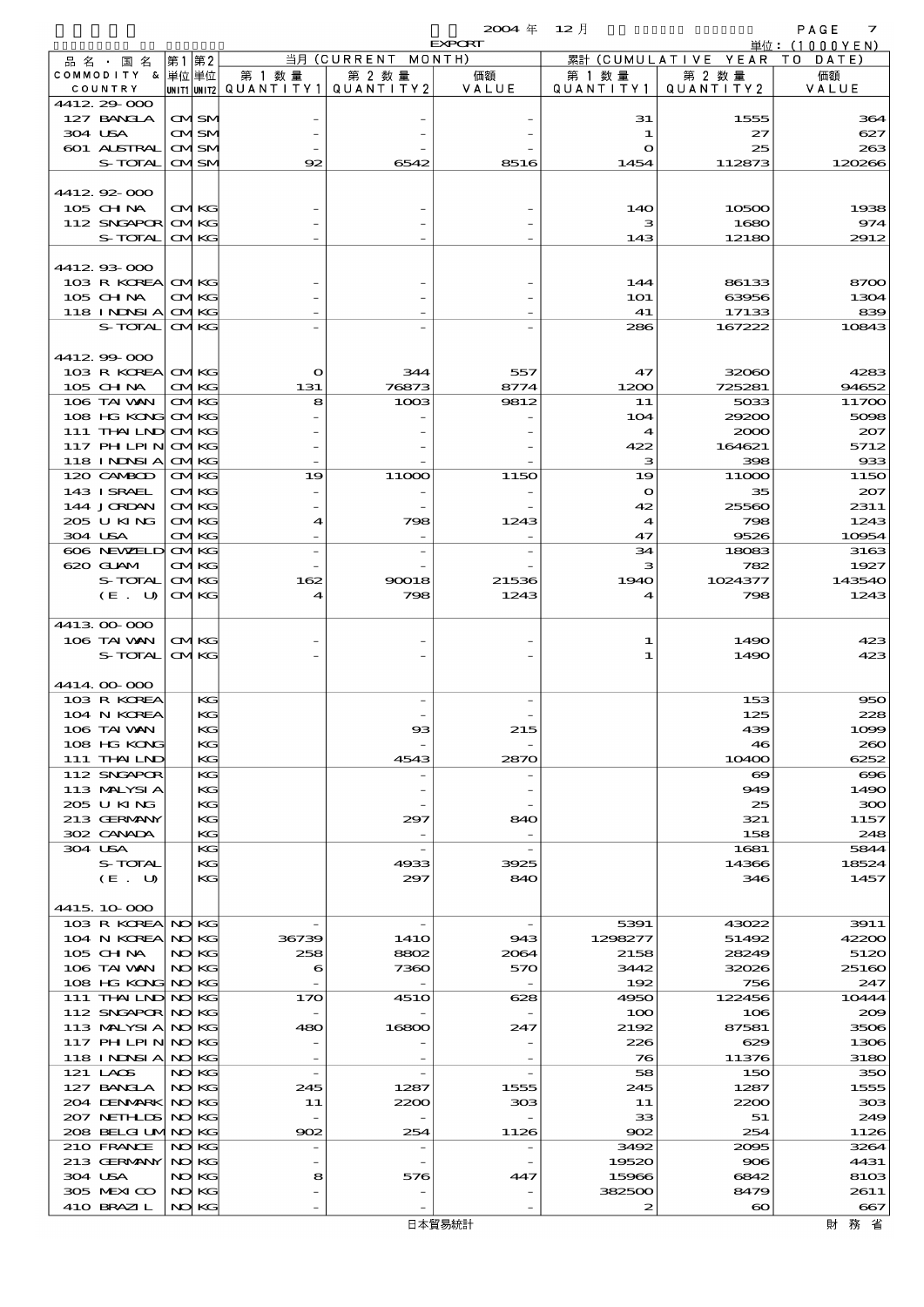$\begin{array}{ccccccccc}\n\textbf{2004} & \# & \textbf{12} \end{array} \begin{array}{ccccccccccc}\n\textbf{12} & \# & & \textbf{12} & \end{array}$ 

|                                      |      |          |                                       |                    | <b>EXPORT</b> |                   |                              | 単位: <u>(1000YEN)</u>   |
|--------------------------------------|------|----------|---------------------------------------|--------------------|---------------|-------------------|------------------------------|------------------------|
| 品名・国名                                | 第1第2 |          |                                       | 当月 (CURRENT MONTH) |               |                   | 累計 (CUMULATIVE YEAR TO DATE) |                        |
| COMMODITY & 単位単位                     |      |          | 第 1 数量                                | 第 2 数量             | 価額            | 第 1 数量            | 第 2 数量                       | 価額                     |
| COUNTRY                              |      |          | unit1 unit2  Q∪ANT   TY1  Q∪ANT   TY2 |                    | VALUE         | Q U A N T I T Y 1 | QUANTITY2                    | VALUE                  |
| 4415, 10,000                         |      |          |                                       |                    |               |                   |                              |                        |
| 613 SCLOMON NO KG<br>S-TOTAL         |      | NO KG    | 38819                                 | 43199              | 7883          | 43<br>1739776     | 378<br>400395                | 200<br>118202          |
| (E. U)                               |      | NO KG    | 913                                   | 2454               | 1429          | 23958             | 5506                         | 9373                   |
|                                      |      |          |                                       |                    |               |                   |                              |                        |
| 4415.20-000                          |      |          |                                       |                    |               |                   |                              |                        |
| 103 R KOREA NO KG                    |      |          | 1252                                  | 20090              | 4427          | 8274              | 92296                        | 19096                  |
| 105 CHNA                             |      | NO KG    | 1714                                  | 55385              | 1526          | 10062             | 407312                       | 16356                  |
| 106 TAI WAN                          |      | NO KG    | 238                                   | 2975               | 226           | 1934              | 38415                        | 4925                   |
| 110 VI EINAMINO KG                   |      |          | 1450                                  | 57900              | 1565          | 9476              | 370504                       | 9877                   |
| 111 THAILND NO KG                    |      |          | 13442                                 | 538187             | 12435         | 184116            | 7414367                      | 157913                 |
| 112 SNGAPOR NO KG                    |      |          |                                       |                    |               | 3760              | 50800                        | 9076                   |
| 113 MALYSIA NO KG                    |      |          | 1092                                  | 13088              | 1725          | 13277             | 263967                       | <b>27876</b>           |
| 117 PH LPIN NOKG                     |      |          | 2687                                  | 48769              | 3011          | 34928             | 599901                       | 51196                  |
| 125 SRILANK NO KG                    |      |          | 416                                   | 4240               | 355           | 832               | 8480                         | 591                    |
| 127 BANCLA                           |      | NO KG    |                                       |                    |               | 13<br>1000        | 78                           | 212                    |
| 137 SU ARAB NO KG<br>141 OMN         |      | NO KG    |                                       |                    |               |                   | 52400                        | 1065                   |
| 203 SWIDEN                           |      | NO KG    |                                       |                    |               | 1000<br>2080      | 53000<br>20800               | 1522<br>1180           |
| 204 DENMARK NO KG                    |      |          |                                       |                    |               | 85                | 2125                         | 271                    |
| 205 U KING                           |      | NO KG    |                                       |                    |               | 80                | 219                          | 230                    |
| 210 FRANCE                           |      | NO KG    |                                       |                    |               | 222               | 8025                         | 3731                   |
| 213 GERMANY                          |      | NO KG    |                                       |                    |               | 151               | 3136                         | 2226                   |
| 218 SPAIN                            |      | NO KG    |                                       |                    |               | 240               | 4314                         | 220                    |
| 220 I TALY                           |      | NO KG    |                                       |                    |               | 127               | 2159                         | 1042                   |
| 304 USA                              |      | NO KG    |                                       |                    |               | 5543              | 80465                        | 5773                   |
| 305 MEXICO                           |      | NO KG    |                                       |                    |               | $30^{\circ}$      | 127                          | $\cot$                 |
| 601 ALSTRAL                          |      | NO KG    |                                       |                    |               | 175               | 5250                         | 513                    |
| S-TOTAL                              |      | NO KG    | 22291                                 | 740634             | 25270         | 277405            | 9478140                      | 315567                 |
| (E. U)                               |      | NO KG    |                                       |                    |               | 2985              | 40778                        | 8900                   |
|                                      |      |          |                                       |                    |               |                   |                              |                        |
| 4416.000.000                         |      |          |                                       |                    |               |                   |                              |                        |
| 103 R KOREA                          |      | KG       |                                       |                    |               |                   | 3470                         | 12901                  |
| 105 CH NA<br>106 TAI VAN             |      | KG<br>KG |                                       | 407418             | 2809          |                   | 3431903<br>2636              | 22354<br>3257          |
| 108 HG KONG                          |      | KG       |                                       |                    |               |                   | 58                           | 288                    |
| <b>118 INNSIA</b>                    |      | KG       |                                       |                    |               |                   | 1064543                      | 19118                  |
| 205 U KING                           |      | KG       |                                       |                    |               |                   | 481                          | 1289                   |
| 208 BELGI UM                         |      | KG       |                                       |                    |               |                   | 105                          | 33C                    |
| 213 GERMANY                          |      | KG       |                                       | 44                 | 256           |                   | 44                           | 25€                    |
| 215 SWIZLD                           |      | KG       |                                       |                    |               |                   | 75                           | 545                    |
| 218 SPAIN                            |      | KG       |                                       | 182                | $\infty$      |                   | 5701                         | 31353                  |
| 224 RUSSI AN                         |      | KG       |                                       |                    |               |                   | 94                           | 274                    |
| 304 USA                              |      | KG       |                                       |                    |               |                   | 6954                         | 1000C                  |
| 413 ARCENT                           |      | KC       |                                       | 80                 | 255           |                   | 80                           | 255                    |
| 523 CANARY                           |      | KC       |                                       |                    |               |                   | 19                           | 200                    |
| S-TOTAL                              |      | KG<br>KG |                                       | 407724             | 3920          |                   | 4516163                      | 103386                 |
| (E. U)                               |      |          |                                       | 226                | 856           |                   | 6331                         | 33228                  |
| 4417.000000                          |      |          |                                       |                    |               |                   |                              |                        |
| 103 R KOREA                          |      | KG       |                                       | 1005               | 2920          |                   | 3962                         | 8475                   |
| 105 CH NA                            |      | KG       |                                       |                    |               |                   | 1153                         | 1756                   |
| 108 HG KONG                          |      | KC       |                                       | 1350               | 1026          |                   | 8258                         | 6197                   |
| 117 PHLPIN                           |      | KG       |                                       |                    |               |                   | 297                          | 648                    |
| 304 USA                              |      | KG       |                                       |                    |               |                   | 1650                         | 3000                   |
| 551 S AFRCA                          |      | KC       |                                       |                    |               |                   | 148                          | 581                    |
| 601 ALSTRAL                          |      | KG       |                                       |                    |               |                   | 133                          | 237                    |
| S-TOTAL                              |      | KG       |                                       | 2355               | 3946          |                   | 15601                        | 20894                  |
|                                      |      |          |                                       |                    |               |                   |                              |                        |
| 4418 10 000<br>106 TAI WAN           |      | NO KG    | $\overline{\phantom{a}}$              | $\overline{a}$     |               | 2                 | $\tau\tau$                   |                        |
| 205 U KING                           |      | NO KG    | 1                                     | 568                | 885           | 1                 | 568                          | 500<br>885             |
| 304 USA                              |      | NO KG    |                                       |                    |               | 358               | 12241                        | 12507                  |
| S-TOTAL                              |      | NO KG    | 1                                     | 568                | 885           | 361               | 12886                        | 13892                  |
| (E. U)                               |      | NO KG    | 1                                     | 568                | 885           | 1                 | 568                          | 885                    |
|                                      |      |          |                                       |                    |               |                   |                              |                        |
| 4418 20 000                          |      |          |                                       |                    |               |                   |                              |                        |
| 104 N KOREA NO KG                    |      |          |                                       |                    |               | 23                | 267                          | $\mathbf{c}\mathbf{c}$ |
| 105 CH NA                            |      | NO KG    |                                       |                    |               | 3512              | 16049                        | 570E                   |
| 106 TAI WAN NO KG                    |      |          |                                       |                    |               | 62                | 2695                         | 2091                   |
| 108 HG KONG NO KG                    |      |          |                                       |                    |               | $_{\infty}$       | <b>31O</b>                   | 445                    |
| 110 VI EINAMINO KG                   |      |          |                                       |                    |               | 5794              | 59130                        | 5566                   |
| 111 THAILND NO KG                    |      |          |                                       |                    |               | 24                | 231O                         | 2383<br>1112           |
| 112 SNGAPOR NO KG<br>117 PHLPIN NOKG |      |          | 450                                   | <b>2210</b>        | 1971          | 43<br>4464        | 434<br>32635                 | 19325                  |
|                                      |      |          |                                       |                    |               |                   |                              |                        |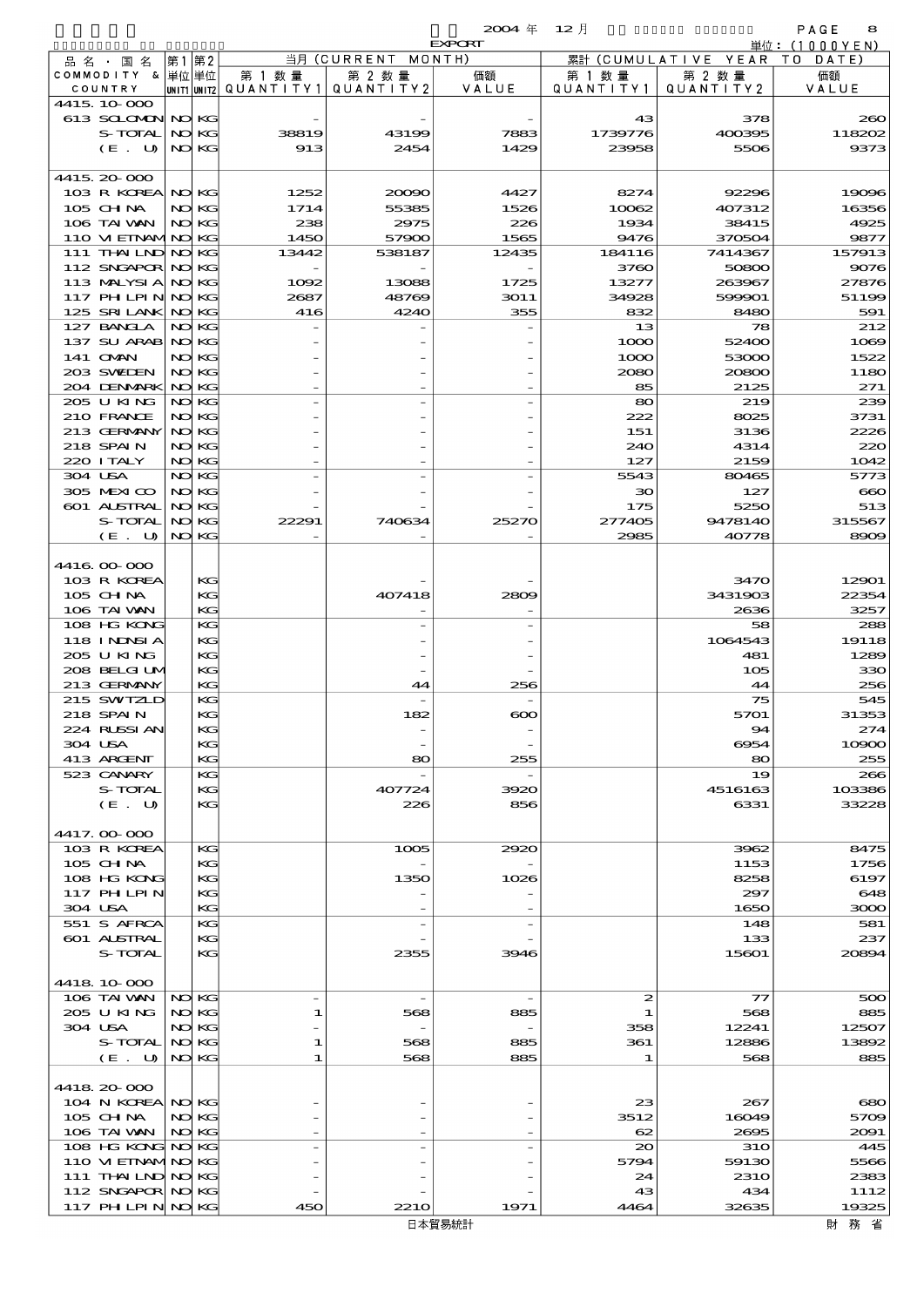$\overline{2004}$   $\overline{4}$   $\overline{12}$   $\overline{12}$   $\overline{12}$   $\overline{13}$   $\overline{12}$   $\overline{14}$   $\overline{15}$   $\overline{16}$   $\overline{16}$   $\overline{17}$   $\overline{18}$   $\overline{18}$   $\overline{18}$   $\overline{18}$   $\overline{18}$   $\overline{18}$   $\overline{18}$   $\overline{18}$   $\overline{18}$   $\overline{18}$ 

|                                 |       |                 |                                 |                          | <b>EXPORT</b> |           |                            | 単位:(1000YEN)  |
|---------------------------------|-------|-----------------|---------------------------------|--------------------------|---------------|-----------|----------------------------|---------------|
| 品 名 国 名                         | 第1    | 第2              |                                 | 当月 (CURRENT              | MONTH)        |           | 累計 (CUMULATIVE YEAR        | T O<br>DATE)  |
| COMMODITY & 単位単位                |       |                 | 第 1 数 量                         | 第 2 数量                   | 価額            | 第 1 数 量   | 第 2 数量                     | 価額            |
| COUNTRY                         |       |                 | UNIT1 UNIT2 QUANTITY1 QUANTITY2 |                          | VALUE         | QUANTITY1 | QUANTITY2                  | VALUE         |
| 4418 20 000                     |       |                 |                                 |                          |               |           |                            |               |
| 208 BELGI UMNO KG<br>210 FRANCE |       | NO KG           | 1                               | 80                       | 320           | 1<br>22   | 80<br>72                   | 320           |
| 220 I TALY                      |       | NO KG           |                                 |                          |               | 19        | 268                        | 672<br>201    |
| 304 USA                         |       | NO KG           | 115                             | 1391                     | 1055          | 478       | 3348                       | 5035          |
| 333 C DOMAC                     | NO KG |                 |                                 |                          |               | 223       | $\Theta$ $\Theta$ $\Theta$ | 733           |
| 601 ALSTRAL                     | NO KG |                 |                                 |                          |               | 16        | $\boldsymbol{\infty}$      | 287           |
| 620 GUAM                        |       | NO KG           |                                 |                          |               | 16        | 28                         | 220           |
| S-TOTAL                         | NO KG |                 | 566                             | 3681                     | 3346          | 14717     | 124376                     | 44779         |
| (E. U)                          |       | NO KG           | 1                               | 80                       | 320           | 42        | 420                        | 1193          |
|                                 |       |                 |                                 |                          |               |           |                            |               |
| 4418 30 000                     |       |                 |                                 |                          |               |           |                            |               |
| 104 N KOREA                     |       | KG              |                                 | 1640                     | 361           |           | 10500                      | 4033          |
| 105 CHNA                        |       | KG              |                                 |                          |               |           | 700                        | $\infty$      |
| 106 TAI VAN                     |       | KG              |                                 |                          |               |           | 84968                      | 7612          |
| 108 HG KONG                     |       | KG              |                                 | $\overline{\phantom{0}}$ |               |           | 9                          | 330           |
| 304 USA                         |       | KG              |                                 | 9                        | 226           |           | 9                          | 226           |
| 614 TONGA<br>S-TOTAL            |       | KG<br>KG        |                                 |                          |               |           | 3125                       | 1687<br>14586 |
|                                 |       |                 |                                 | 1649                     | 587           |           | 99311                      |               |
| 4418 40 000                     |       |                 |                                 |                          |               |           |                            |               |
| 125 SRILANK                     |       | KG              |                                 |                          |               |           | 64500                      | 2490          |
| 543 TANZN A                     |       | KG              |                                 |                          |               |           | 72000                      | 6749          |
| 614 TONGA                       |       | KG              |                                 |                          |               |           | 2059                       | 1112          |
| S-TOTAL                         |       | KG              |                                 |                          |               |           | 138559                     | 10351         |
|                                 |       |                 |                                 |                          |               |           |                            |               |
| 4418 90 000                     |       |                 |                                 |                          |               |           |                            |               |
| 103 R KOREA                     |       | KG              |                                 | 1846                     | 1197          |           | 492323                     | 205498        |
| 104 N KOREA                     |       | KG              |                                 |                          |               |           | 3485                       | 2711          |
| 105 CH NA                       |       | KG              |                                 | 736143                   | 100263        |           | 7880133                    | 1084068       |
| 106 TAI VAN                     |       | KG              |                                 | 28797                    | 5913          |           | 550730                     | 95350         |
| 107 MONGOL                      |       | KG<br>KG        |                                 | 45354                    | 20281         |           | 2700<br>168428             | 252           |
| 108 HG KONG<br>111 THAILND      |       | KG              |                                 |                          |               |           | 1487                       | 81286<br>640  |
| 112 SNGAPOR                     |       | KG              |                                 | 29                       | 249           |           | 648                        | 2546          |
| 117 PHLPIN                      |       | KG              |                                 | 4449                     | 1806          |           | 21859                      | 13662         |
| 118 I NDSI A                    |       | KG              |                                 |                          |               |           | 32296                      | 5219          |
| 120 CAMBOD                      |       | KG              |                                 |                          |               |           | 13600                      | 1321          |
| 123 INIA                        |       | KG              |                                 |                          |               |           | 200                        | 812           |
| 124 PAKISTN                     |       | KG              |                                 |                          |               |           | 945                        | 818           |
| 204 DENMARK                     |       | KG              |                                 |                          |               |           | 700                        | 571           |
| 205 U KING                      |       | KG              |                                 | 309                      | 481           |           | 999                        | 766           |
| 215 SWTZLD                      |       | KG <sub>r</sub> |                                 | 1270                     | 550           |           | 1470                       | 960           |
| 218 SPAIN                       |       | KG              |                                 |                          |               |           | 237                        | 1343          |
| 220 I TALY                      |       | KG              |                                 |                          |               |           | 1243                       | 1288          |
| 224 RUSSI AN                    |       | KG              |                                 |                          |               |           | $\infty$                   | 345           |
| 304 USA<br>312 PANAMA           |       | KG<br>KG        |                                 | 25679                    | 5356          |           | 140710<br>1460             | 51030         |
| 323 DOMNICA                     |       | KG              |                                 |                          |               |           | 80                         | 540<br>561    |
| 601 ALSTRAL                     |       | KG              |                                 |                          |               |           | 147                        | 237           |
| 614 TONGA                       |       | KG              |                                 | 13380                    | 784           |           | 13380                      | 784           |
| 626 MICRONE                     |       | KG              |                                 | 195                      | 508           |           | 195                        | 508           |
| S-TOTAL                         |       | KG              |                                 | 857451                   | 137388        |           | 9330055                    | 1553116       |
| (E. U)                          |       | KG              |                                 | 309                      | 481           |           | 3179                       | 3968          |
|                                 |       |                 |                                 |                          |               |           |                            |               |
| 4419 00 100                     |       |                 |                                 |                          |               |           |                            |               |
| 103 R KOREA                     |       | КG              |                                 | 287                      | 484           |           | 2555                       | 4165          |
| $105$ CHNA                      |       | KG              |                                 |                          |               |           | 408                        | 1135          |
| 106 TAI VAN                     |       | KC              |                                 | 730                      | 1229          |           | 3594                       | 7449          |
| 108 HG KONG                     |       | KG              |                                 |                          |               |           | 640                        | 3622          |
| 112 SNGAPOR                     |       | KG              |                                 | 674                      | 682           |           | 7592                       | 10239         |
| 113 MALYSIA<br>138 KUWAIT       |       | KG<br>KG        |                                 |                          |               |           | 348<br>50                  | 701<br>234    |
| 205 U KING                      |       | KG              |                                 |                          |               |           | 676                        | 4851          |
| 207 NETHLIDS                    |       | KG              |                                 |                          |               |           | 23056                      | 89646         |
| 208 BELGI UM                    |       | KG              |                                 |                          |               |           | $\boldsymbol{\infty}$      | 390           |
| 210 FRANCE                      |       | KG              |                                 |                          |               |           | $\infty$                   | 375           |
| 213 GERMANY                     |       | KG              |                                 | 150                      | 641           |           | 460                        | 1907          |
| 215 SWIZLD                      |       | KG              |                                 | 82                       | 420           |           | 308                        | 1109          |
| 220 I TALY                      |       | KG              |                                 |                          |               |           | $\infty$                   | 270           |
| 304 USA                         |       | KG              |                                 | 257                      | 2864          |           | 2681                       | 16504         |
| 601 ALSTRAL                     |       | KG              |                                 | 81                       | 267           |           | 958                        | 5605          |
| S-TOTAL                         |       | KG              |                                 | 2261                     | 6587          |           | 43496                      | 148202        |
| (E. U)                          |       | KG              |                                 | 150                      | 641           |           | 24362                      | 97439         |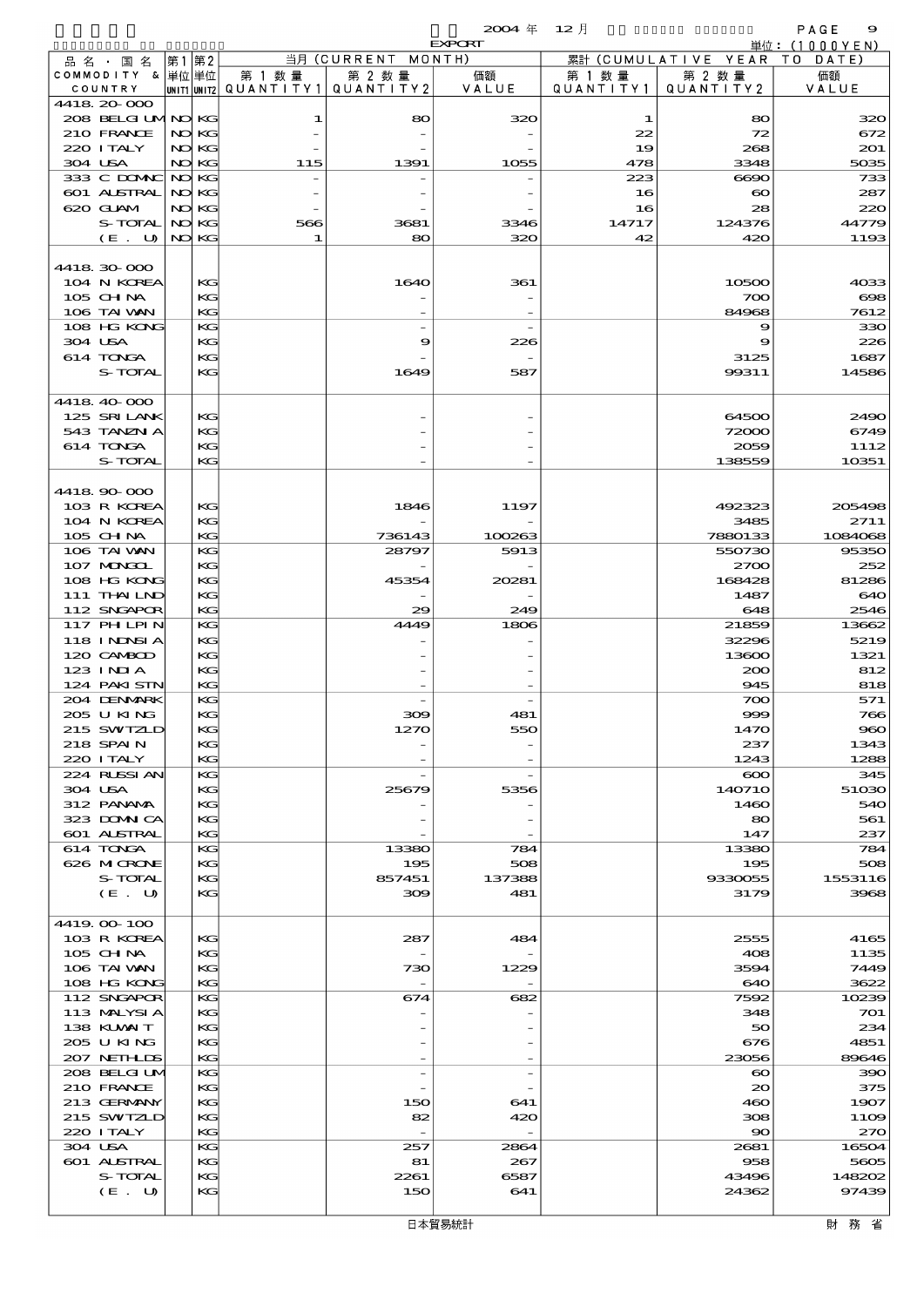|                                   |             |                      |                                 | $2004 \text{ } \#$              | $12$ 月               |                      | PAGE<br>10                     |
|-----------------------------------|-------------|----------------------|---------------------------------|---------------------------------|----------------------|----------------------|--------------------------------|
| 品名・国名                             | 第2          |                      | 当月 (CURRENT                     | <b>EXPORT</b><br>MONTH)         |                      | 累計 (CUMULATIVE YEAR) | 単位: $(1000YEN)$<br>T O<br>DATE |
| COMMODITY & 単位単位<br>COUNTRY       | 第1          | 第 1 数 量<br>QUANTITY1 | 第 2 数量<br>QUANTITY2             | 価額<br>VALUE                     | 第 1 数 量<br>QUANTITY1 | 第 2 数 量<br>QUANTITY2 | 価額<br>VALUE                    |
| 4419.00-900                       | UNIT1 UNIT2 |                      |                                 |                                 |                      |                      |                                |
| 103 R KOREA                       | KG          |                      | 1619                            | 3770                            |                      | 11006                | 14852                          |
| $105$ CHNA                        | KG          |                      | 450                             | 236                             |                      | 60649                | 11496                          |
| 106 TAI VAN<br>108 HG KONG        | KG<br>KG    |                      | 2244<br>864                     | 11624<br>1325                   |                      | 13788<br>13303       | 23456<br>26440                 |
| 110 VI EINAM                      | KG          |                      | 14066                           | 1708                            |                      | 14855                | 3685                           |
| 111 THAILND                       | KG          |                      | 164                             | 212                             |                      | 1606                 | 1647                           |
| 112 SNGAPOR                       | KG          |                      | 2813                            | 1272                            |                      | 15455                | 13814                          |
| 113 MALYSIA                       | KG          |                      | 500                             | 474                             |                      | 1650                 | 1564                           |
| 117 PHLPIN                        | KG          |                      |                                 |                                 |                      | 423                  | 496                            |
| 118 I NDSI A<br>$123$ INIA        | KG<br>KG    |                      |                                 |                                 |                      | 256<br>212           | 513<br>220                     |
| 138 KUWAIT                        | KG          |                      |                                 |                                 |                      | 3666                 | 2560                           |
| 140 QATAR                         | KG          |                      |                                 |                                 |                      | 10                   | 249                            |
| 146 LEBANON                       | KG          |                      |                                 |                                 |                      | 3655                 | 1827                           |
| 147 U ARB E                       | KG          |                      | 880                             | 571                             |                      | 5321                 | 5634                           |
| 203 SWIDEN<br>204 DENMARK         | KG<br>KG    |                      | 516<br>$\overline{\phantom{a}}$ | 318                             |                      | 2445<br>146          | 1485<br>267                    |
| 205 U KING                        | KG          |                      | 986                             | 2984                            |                      | 13482                | 19829                          |
| 206 I RELAND                      | KG          |                      |                                 |                                 |                      | 11O                  | 245                            |
| 207 NETHLIS                       | KG          |                      | 306                             | 480                             |                      | 18836                | 14645                          |
| 208 BELGI UM                      | KG          |                      |                                 |                                 |                      | 268                  | 233                            |
| 210 FRANCE                        | KG          |                      | 933                             | 2293                            |                      | 8785                 | 17483                          |
| 213 GERMANY<br>215 SWIZLD         | KG<br>KG    |                      | 757<br>838                      | 3239<br>849                     |                      | 8368<br>2302         | 10508<br>2324                  |
| 218 SPAIN                         | KG          |                      |                                 |                                 |                      | 1454                 | 2816                           |
| 220 I TALY                        | KG          |                      | 272                             | 554                             |                      | 10874                | 7145                           |
| 222 FINAND                        | KG          |                      |                                 |                                 |                      | 539                  | 243                            |
| 224 RUSSIAN                       | KG          |                      | 2656                            | 1141                            |                      | 7793                 | 5290                           |
| 225 ALSTRIA                       | KG          |                      | 141                             | 300                             |                      | 3056                 | 3684                           |
| 235 ESTON A                       | KG          |                      | $\overline{\phantom{a}}$        |                                 |                      | 1568                 | $\infty$                       |
| 236 LATM A<br>302 CANADA          | KG<br>KG    |                      | 114                             | 831                             |                      | 265<br>2167          | 296<br>4450                    |
| 304 USA                           | KG          |                      | 6781                            | 9218                            |                      | 137619               | 186311                         |
| 305 MEXICO                        | KG          |                      | 78                              | 234                             |                      | 9090                 | 3701                           |
| 410 BRAZIL                        | KG          |                      |                                 |                                 |                      | 2877                 | 4519                           |
| 413 ARGENT                        | KG          |                      |                                 |                                 |                      | 1250                 | 300                            |
| 547 MARIUS                        | KG          |                      |                                 |                                 |                      | 72                   | 236                            |
| 551 S AFRCA<br><b>601 ALSTRAL</b> | KG<br>KG    |                      |                                 |                                 |                      | 2442<br>784          | 927<br>1731                    |
| 606 NEWELD                        | KG          |                      | 330                             | 330                             |                      | 9745                 | 4956                           |
| 612 FI JI                         | KG          |                      |                                 |                                 |                      | 235                  | 220                            |
| 620 GLAM                          | KG          |                      |                                 |                                 |                      | 619                  | 801                            |
| 627 MARI ANA                      | KG          |                      |                                 |                                 |                      | 500                  | 538                            |
| S-TOTAL                           | KG<br>KG    |                      | 38308                           | 43963                           |                      | 393546               | 404242                         |
| (E. U)                            |             |                      | 3911                            | 10168                           |                      | 69931                | 79189                          |
| 4420 10 000                       |             |                      |                                 |                                 |                      |                      |                                |
| 103 R KOREA                       | KG          |                      | 545                             | 17243                           |                      | 1085                 | 21131                          |
| 105 CH NA                         | KG          |                      | 115                             | 678                             |                      | 1755                 | 4399                           |
| 106 TAI VAN                       | KG          |                      | 116                             | 388                             |                      | 3107                 | 15137                          |
| 108 HG KONG<br>111 THAILND        | KG<br>KG    |                      | 430                             | 2520                            |                      | 540<br>80            | 5096<br>650                    |
| 112 SNGAPOR                       | KG          |                      |                                 |                                 |                      | 24                   | 539                            |
| 117 PH LPIN                       | KG          |                      |                                 |                                 |                      | 55                   | 700                            |
| 205 U KING                        | KG          |                      | 88                              | 335                             |                      | 144                  | 2141                           |
| 207 NETHLIS                       | KG          |                      |                                 |                                 |                      | 273                  | 792                            |
| 208 BELGI UM                      | KG          |                      | 150                             | 390                             |                      | 345                  | <b>710</b>                     |
| 210 FRANCE<br>213 GERMANY         | KG<br>KG    |                      | 36                              | 750<br>$\overline{\phantom{a}}$ |                      | $\bf{8}$<br>807      | 11940<br>4787                  |
| 215 SWIZLD                        | KG          |                      | $\overline{\phantom{a}}$        | $\overline{\phantom{a}}$        |                      | 10                   | 680                            |
| 236 LATM A                        | KG          |                      |                                 |                                 |                      | 288                  | 508                            |
| 302 CANADA                        | KG          |                      |                                 |                                 |                      | 13                   | 426                            |
| 304 USA                           | KG          |                      | 269                             | 1686                            |                      | 7418                 | 74658                          |
| 410 BRAZIL                        | KG          |                      |                                 |                                 |                      | 131                  | 587                            |
| 601 ALSTRAL<br>606 NEWELD         | KG<br>KG    |                      | 138                             | 436                             |                      | 621<br>125           | 1849<br>1364                   |
| S-TOTAL                           | KG          |                      | 1887                            | 24426                           |                      | 16917                | 148094                         |
| (E. U)                            | KG          |                      | 274                             | 1475                            |                      | 1953                 | 20878                          |
|                                   |             |                      |                                 |                                 |                      |                      |                                |
| 4420.90-100                       |             |                      |                                 |                                 |                      |                      |                                |
| 103 R KOREA<br>105 CH NA          | KG<br>KG    |                      | 180                             | 342                             |                      | 80<br>180            | 1007<br>342                    |
| 213 GERMANY                       | KG          |                      |                                 |                                 |                      | 255                  | 984                            |
| 220 I TALY                        | KG          |                      |                                 |                                 |                      | 8                    | 680                            |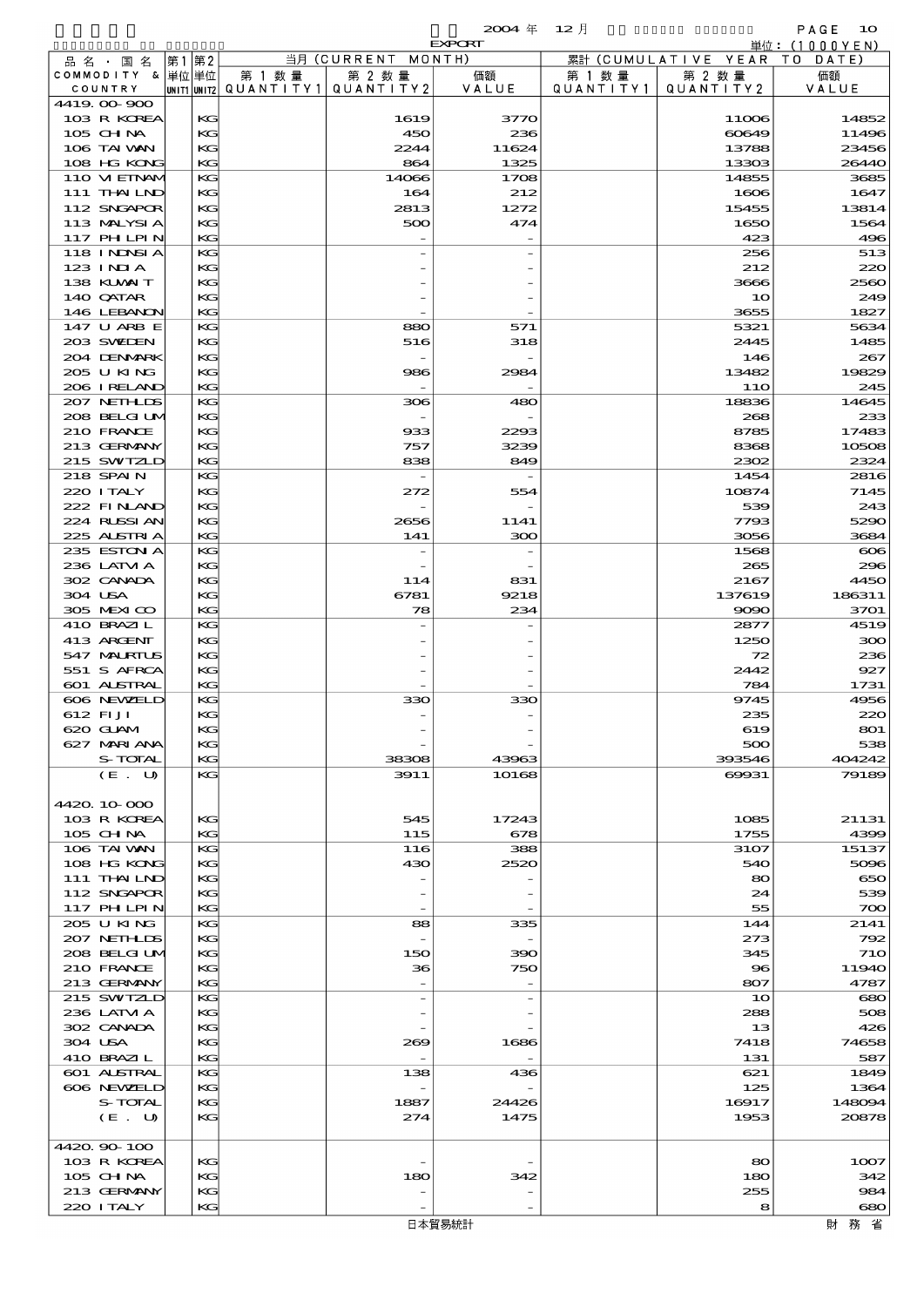$2004 \quad \text{#} \quad 12 \quad \text{#}$  PAGE 11

|                             |       |          |        |                                                     | <b>EXPORT</b> |                      |                              | 単位: (1000 Y E N) |
|-----------------------------|-------|----------|--------|-----------------------------------------------------|---------------|----------------------|------------------------------|------------------|
| 品名・国名                       | 第1 第2 |          |        | 当月 (CURRENT MONTH)                                  |               |                      | 累計 (CUMULATIVE YEAR TO DATE) |                  |
| COMMODITY & 単位単位<br>COUNTRY |       |          | 第 1 数量 | 第 2 数量<br> UNIT1  UNIT2   QUANT I TY1   QUANT I TY2 | 価額<br>VALUE   | 第 1 数 量<br>QUANTITY1 | 第 2 数量<br>QUANTITY 2         | 価額<br>VALUE      |
| 4420 90 100                 |       |          |        |                                                     |               |                      |                              |                  |
| 304 USA                     |       | KG       |        | 19                                                  | 654           |                      | $\boldsymbol{\infty}$        | 8389             |
| S-TOTAL                     |       | KG       |        | 199                                                 | 996           |                      | 592                          | 11402            |
| (E. U)                      |       | KG       |        |                                                     |               |                      | 263                          | 1664             |
|                             |       |          |        |                                                     |               |                      |                              |                  |
| 4420 90 900<br>105 CHNA     |       | KG       |        | 210                                                 | 225           |                      | 7236                         | 9535             |
| 106 TAI VAN                 |       | KG       |        | 505                                                 | 400           |                      | 2868                         | 3430             |
| 108 HG KONG                 |       | KG       |        |                                                     |               |                      | 7074                         | 5267             |
| 112 SNGAPOR                 |       | KG       |        |                                                     |               |                      | 499                          | 981              |
| 118 I NDSI A                |       | KG       |        |                                                     |               |                      | 444                          | 467              |
| 205 U KING                  |       | KG       |        |                                                     |               |                      | 18                           | 240              |
| 213 GERMANY                 |       | KG       |        | 123                                                 | 528           |                      | 254                          | 933              |
| 215 SWIZLD<br>304 USA       |       | KG<br>KG |        | $\overline{\phantom{a}}$<br>447                     | 7481          |                      | $\mathbf o$<br>3171          | 300<br>17575     |
| 601 ALSTRAL                 |       | KG       |        | 290                                                 | $\infty$      |                      | 1007                         | 2227             |
| S-TOTAL                     |       | KG       |        | 1575                                                | 9243          |                      | 22571                        | 40955            |
| (E. U)                      |       | KG       |        | 123                                                 | 528           |                      | 272                          | 1173             |
|                             |       |          |        |                                                     |               |                      |                              |                  |
| 4421.10.000                 |       |          |        |                                                     |               |                      |                              |                  |
| 103 R KOREA                 |       | KG<br>KG |        |                                                     |               |                      | 137<br>544                   | 263              |
| 105 CHNA<br>106 TAI VAN     |       | KG       |        |                                                     |               |                      | 315                          | 2107<br>1312     |
| 108 HG KONG                 |       | KG       |        |                                                     |               |                      | 545                          | 1702             |
| 210 FRANCE                  |       | KG       |        |                                                     |               |                      | 100                          | 467              |
| 213 GERMANY                 |       | KG       |        |                                                     |               |                      | $\infty$                     | 337              |
| 217 PORTUGL                 |       | KG       |        |                                                     |               |                      | 149                          | 382              |
| 304 USA                     |       | KG       |        | 16                                                  | 539           |                      | 352                          | 1802             |
| S-TOTAL                     |       | KG       |        | 16                                                  | 539           |                      | 2232                         | 8372             |
| (E. U)                      |       | КC       |        |                                                     |               |                      | 339                          | 1186             |
| 4421.90 000                 |       |          |        |                                                     |               |                      |                              |                  |
| 103 R KOREA                 |       | KG       |        | 825                                                 | 1684          |                      | 21553                        | 18665            |
| 105 CH NA                   |       | KG       |        | 13743                                               | 13464         |                      | 404628                       | 156017           |
| 106 TAI VAN                 |       | KG       |        | 4607                                                | 4707          |                      | 38938                        | 39357            |
| 108 HG KONG                 |       | KG       |        | 15938                                               | 30913         |                      | 64624                        | 94107            |
| 110 VIEINAM<br>111 THAILND  |       | KG       |        | 229                                                 | 716           |                      | 14996                        | 46618            |
| 112 SNGAPOR                 |       | KG<br>KG |        | 200<br>185                                          | 111O<br>711   |                      | 9161<br>16578                | 11667<br>18744   |
| 113 MALYSIA                 |       | KG       |        | 138                                                 | 1200          |                      | 35183                        | 7926             |
| <b>116 BRUNEI</b>           |       | KС       |        |                                                     |               |                      | 38                           | 240              |
| <b>117 PHLPIN</b>           |       | KG       |        | 3012                                                | 4197          |                      | 52604                        | 38609            |
| 118 I NJNSI A               |       | KG       |        | 50                                                  | 480           |                      | 6934                         | 32179            |
| 123 INIA                    |       | KG       |        | 194                                                 | 1216          |                      | $z\infty$                    | 6452             |
| 124 PAKI STN<br>127 BANCLA  |       | KG<br>KG |        |                                                     |               |                      | 11<br>1165                   | 388<br>424       |
| 129 MACAO                   |       | KG       |        |                                                     |               |                      | 975                          | 352              |
| 133 I RAN                   |       | KG       |        |                                                     |               |                      | 24                           | 340              |
| 137 SU ARAB                 |       | KG       |        |                                                     |               |                      | 1288                         | 271              |
| 138 KUWAIT                  |       | KG       |        |                                                     |               |                      | 4950                         | 1227             |
| 147 U ARB E                 |       | KG       |        |                                                     |               |                      | 41O                          | 7342             |
| 152 UZBEKIS<br>203 SWIEN    |       | KG       |        |                                                     |               |                      | 125                          | 1063             |
| 204 DENMARK                 |       | KG<br>KG |        | 34                                                  | 226           |                      | 23888<br>782                 | 5905<br>5021     |
| 205 U KING                  |       | KG       |        | 3809                                                | 2462          |                      | 44995                        | 38386            |
| 207 NETHLIS                 |       | KG       |        | 10539                                               | 12068         |                      | 93404                        | 110090           |
| 208 BELGI UM                |       | KG       |        |                                                     |               |                      | 8695                         | 10741            |
| 210 FRANCE                  |       | KG       |        | 39                                                  | 267           |                      | 5224                         | 4748             |
| 213 GERMANY                 |       | KG       |        | 1033                                                | 6227          |                      | 9636                         | 58714            |
| 215 SWIZLD<br>218 SPAIN     |       | KG<br>KG |        | 21                                                  | 252           |                      | 3193<br>2333                 | 17228<br>1827    |
| 220 I TALY                  |       | KG       |        |                                                     |               |                      | 15104                        | 7633             |
| 222 FINAND                  |       | KG       |        |                                                     |               |                      | 3012                         | 1266             |
| 224 RUSSIAN                 |       | KG       |        | 1191                                                | 893           |                      | 2373                         | 3359             |
| 225 ALSTRIA                 |       | KG       |        |                                                     |               |                      | 295                          | 364              |
| 231 ROMANIA                 |       | KG       |        | $\overline{a}$                                      |               |                      | 117                          | 287              |
| 238 UKRAINE<br>245 CZECH    |       | KG       |        |                                                     |               |                      | 275                          | 634              |
| 302 CANADA                  |       | KG<br>KG |        | 91                                                  | 1412          |                      | 644<br>2748                  | 10855<br>15473   |
| 304 USA                     |       | KG       |        | 18580                                               | 85528         |                      | 196198                       | 793292           |
| 305 MEXICO                  |       | KG       |        | 1000                                                | 214           |                      | 11217                        | 12572            |
| 312 PANAMA                  |       | KG       |        |                                                     |               |                      | 12                           | 283              |
| 401 COLMBIA                 |       | KG       |        |                                                     |               |                      | 955                          | 2325             |
| 410 BRAZIL                  |       | KG       |        |                                                     |               |                      | 1265                         | 2229             |
| 413 ARCENT                  |       | KG       |        | 63                                                  | 266           |                      | 278                          | 779              |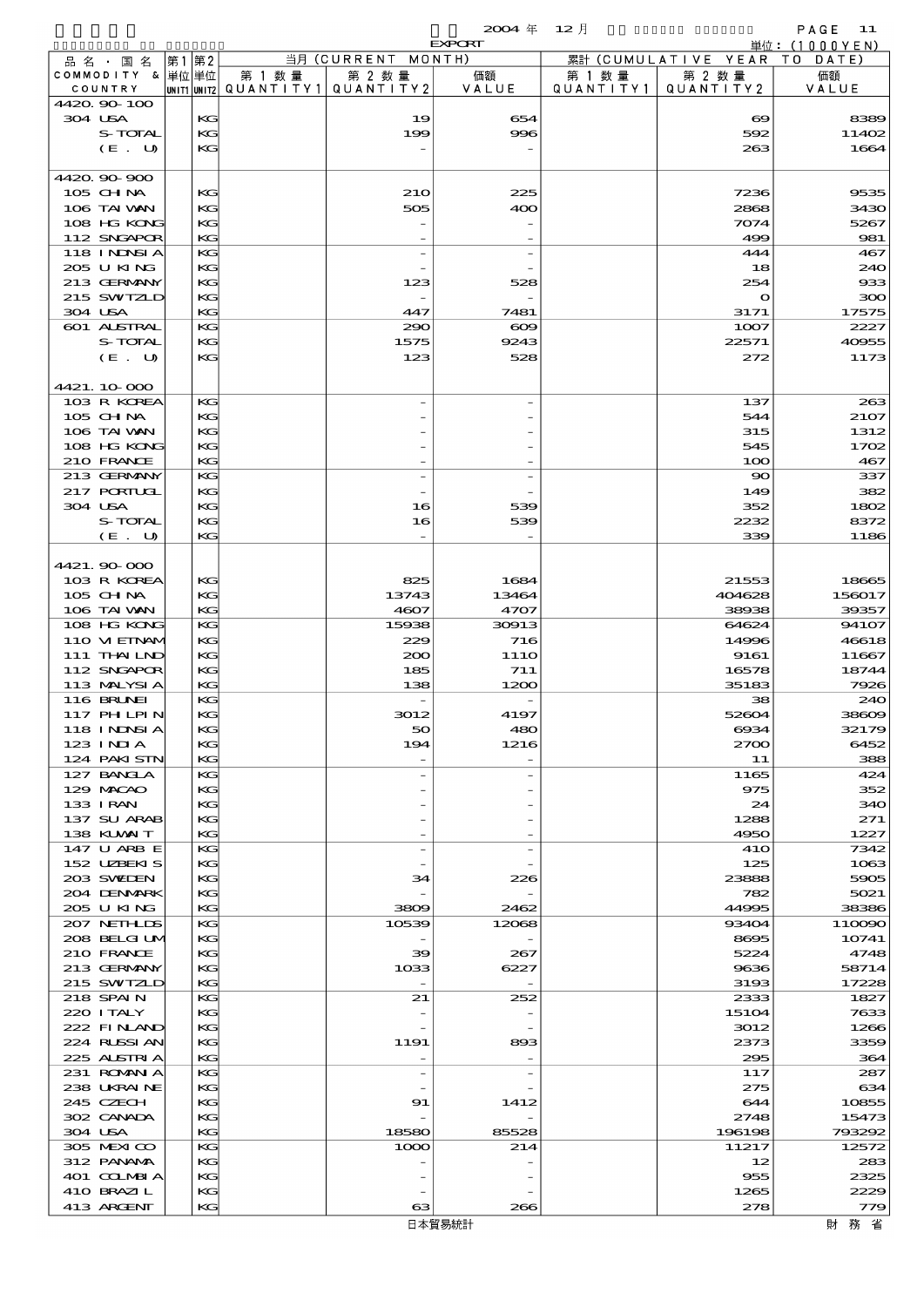|                                  |      |                              |                                       |                                         | $2004 \text{ } \#$ | $12$ 月    |                           | PAGE<br>12                  |
|----------------------------------|------|------------------------------|---------------------------------------|-----------------------------------------|--------------------|-----------|---------------------------|-----------------------------|
| 品 名 ・ 国 名                        | 第1第2 |                              |                                       | 当月 (CURRENT MONTH)                      | <b>EXPORT</b>      |           | 累計 (CUMULATIVE YEAR       | 単位:(1000YEN)<br>T O<br>DATE |
| COMMODITY & 単位単位                 |      |                              | 第 1 数量                                | 第 2 数量                                  | 価額                 | 第 1 数 量   | 第 2 数量                    | 価額                          |
| COUNTRY<br>4421.90 000           |      |                              | unit1 unit2  Q∪ANT   TY1  Q∪ANT   TY2 |                                         | VALUE              | QUANTITY1 | QUANTITY 2                | VALUE                       |
| 510 SENEGAL                      |      | KG                           |                                       |                                         |                    |           | <b>1O1O</b>               | 3305                        |
| 601 ALSTRAL                      |      | KG                           |                                       | 2920                                    | 1167               |           | 39499                     | 22749                       |
| 620 GLAM                         |      | KG                           |                                       |                                         |                    |           | 26                        | 218                         |
| S-TOTAL<br>(E. U)                |      | KG<br>KG                     |                                       | 78441<br>15566                          | 171380<br>22914    |           | 1144063<br>207542         | 1612271<br>247731           |
|                                  |      |                              |                                       |                                         |                    |           |                           |                             |
| 4501.10000                       |      |                              |                                       |                                         |                    |           |                           |                             |
| 106 TAI VAN                      |      | $\mathbf{M}$                 |                                       |                                         |                    |           | $\mathbf o$               | 40 <sup>3</sup>             |
| 111 THAIND<br>118 I NDSI A       |      | $\mathbf{M}$<br>$\mathbf{M}$ |                                       |                                         |                    |           | $\mathbf{o}$<br>$\bullet$ | 2237<br>808                 |
| S-TOTAL                          |      | $\mathbf{M}$                 |                                       |                                         |                    |           | $\mathbf{o}$              | 3448                        |
|                                  |      |                              |                                       |                                         |                    |           |                           |                             |
| 4501.90 000                      |      |                              |                                       |                                         |                    |           |                           |                             |
| 103 R KOREA<br>105 CHNA          |      | $\mathbf{M}$<br>$\mathbf{M}$ |                                       | $\mathbf o$<br>$\overline{\phantom{0}}$ | 302                |           | $\mathbf o$<br>$\bullet$  | <b>1210</b><br>475          |
| 106 TAI VAN                      |      | $\mathbf{M}$                 |                                       |                                         |                    |           | $\mathbf o$               | 5085                        |
| 111 THAILND                      |      | $\mathbf{M}$                 |                                       | $\mathbf o$                             | 214                |           | $\bullet$                 | 3734                        |
| 118 I NDSI A                     |      | $\mathbf{M}$                 |                                       | O                                       | 461                |           | $\mathbf o$               | 3716                        |
| 124 PAKI STN<br>205 U KING       |      | $\mathbf{M}$<br>$\mathbf{M}$ |                                       |                                         |                    |           | $\bullet$<br>$\bullet$    | 1377<br>1838                |
| 304 USA                          |      | $\mathbf{M}$                 |                                       |                                         |                    |           | $\bullet$                 | 383                         |
| 601 ALSTRAL                      |      | $\mathbf{M}$                 |                                       |                                         |                    |           | $\bullet$                 | 832                         |
| S-TOTAL                          |      | $\mathbf{M}$                 |                                       | O                                       | 977                |           | $\mathbf o$               | 18650                       |
| (E. U)                           |      | $\mathbf{M}$                 |                                       |                                         |                    |           | $\mathbf{o}$              | 1838                        |
| 4502 00 000                      |      |                              |                                       |                                         |                    |           |                           |                             |
| 105 CH NA                        |      | $\mathbf{M}$                 |                                       |                                         |                    |           | $\mathbf o$               | 721                         |
| 106 TAI VAN                      |      | $\mathbf{M}$                 |                                       |                                         |                    |           | $\mathbf o$               | 1821                        |
| S-TOTAL                          |      | $\mathbf{M}$                 |                                       |                                         |                    |           | $\bullet$                 | 2542                        |
| 4503 90 000                      |      |                              |                                       |                                         |                    |           |                           |                             |
| 105 CHNA                         |      | KG                           |                                       |                                         |                    |           | 2078                      | 4395                        |
| 108 HG KONG                      |      | KG                           |                                       |                                         |                    |           | 666                       | 1165                        |
| <b>117 PHLPIN</b><br>137 SU ARAB |      | KG<br>KG                     |                                       |                                         |                    |           | 150<br>638                | 238<br>1632                 |
| <b>S-TOTAL</b>                   |      | KG                           |                                       |                                         |                    |           | 3532                      | 7430                        |
|                                  |      |                              |                                       |                                         |                    |           |                           |                             |
| 4504 10 000                      |      |                              |                                       |                                         |                    |           |                           |                             |
| 103 R KOREA<br>105 CHNA          |      | КG<br>KG                     |                                       | 230                                     | 228                |           | 1058<br>10072             | 1465<br>14539               |
| 106 TAI VAN                      |      | KG                           |                                       | 704                                     | 3251               |           | 4138                      | 17748                       |
| 108 HG KONG                      |      | KG                           |                                       | 417                                     | 1919               |           | 3591                      | 12080                       |
| 110 VIEINAM                      |      | KG                           |                                       |                                         |                    |           | 365                       | 578                         |
| 111 THAILND<br>112 SNGAPOR       |      | KG<br>KG                     |                                       | 2757<br>315                             | 9574<br>439        |           | 26980<br>385              | 87523<br>953                |
| 113 MALYSIA                      |      | KG                           |                                       |                                         |                    |           | 8626                      | 13278                       |
| 118 INNSI A                      |      | KG                           |                                       |                                         |                    |           | 821                       | 2594                        |
| 124 PAKI STN                     |      | KG                           |                                       |                                         |                    |           | 216                       | 300                         |
| 207 NETHLIS<br>304 USA           |      | KG<br>KG                     |                                       |                                         |                    |           | 125<br>$\infty$           | 681<br>214                  |
| S-TOTAL                          |      | KG                           |                                       | 4423                                    | 15411              |           | 56447                     | 151953                      |
| (E. U)                           |      | KG                           |                                       |                                         |                    |           | 125                       | 681                         |
| 4504 90 000                      |      |                              |                                       |                                         |                    |           |                           |                             |
| 105 CHNA                         |      | KG                           |                                       | $\overline{\phantom{0}}$                |                    |           | 61                        | 511                         |
| 106 TAI VAN                      |      | KG                           |                                       |                                         |                    |           | 2356                      | 2873                        |
| 112 SNGAPOR                      |      | KG                           |                                       | 10                                      | 481                |           | 34                        | 1314                        |
| 113 MALYSIA                      |      | KG                           |                                       |                                         |                    |           | 5                         | 354                         |
| 117 PHLPIN<br>118 INNSI A        |      | KG<br>KG                     |                                       |                                         |                    |           | 27<br>23                  | 662<br>656                  |
| 140 QATAR                        |      | KG                           |                                       |                                         |                    |           | 24                        | 378                         |
| 234 TURKEY                       |      | KG                           |                                       |                                         |                    |           | 35                        | 422                         |
| 304 USA<br>406 ECUADOR           |      | KG<br>KG                     |                                       | 115                                     | 440                |           | 192<br>115                | 564<br>440                  |
| S-TOTAL                          |      | KG                           |                                       | 125                                     | 921                |           | 2872                      | 8174                        |
|                                  |      |                              |                                       |                                         |                    |           |                           |                             |
| 4601.20-000                      |      |                              |                                       |                                         |                    |           |                           |                             |
| 103 R KOREA<br>105 CH NA         |      | KG<br>KG                     |                                       |                                         |                    |           | 1108<br>6522              | 989<br>2527                 |
| 106 TAI VAN                      |      | KG                           |                                       | 3498                                    | 3752               |           | 5295                      | 6564                        |
| 113 MALYSIA                      |      | KG                           |                                       |                                         |                    |           | 100                       | 267                         |
| <b>117 PHLPIN</b>                |      | KG                           |                                       |                                         |                    |           | 1759                      | 1829                        |
| 207 NETHLIDS<br>210 FRANCE       |      | KG<br>KG                     |                                       |                                         |                    |           | 75<br>$\infty$            | 322<br>$\infty$             |
|                                  |      |                              |                                       |                                         |                    |           |                           |                             |